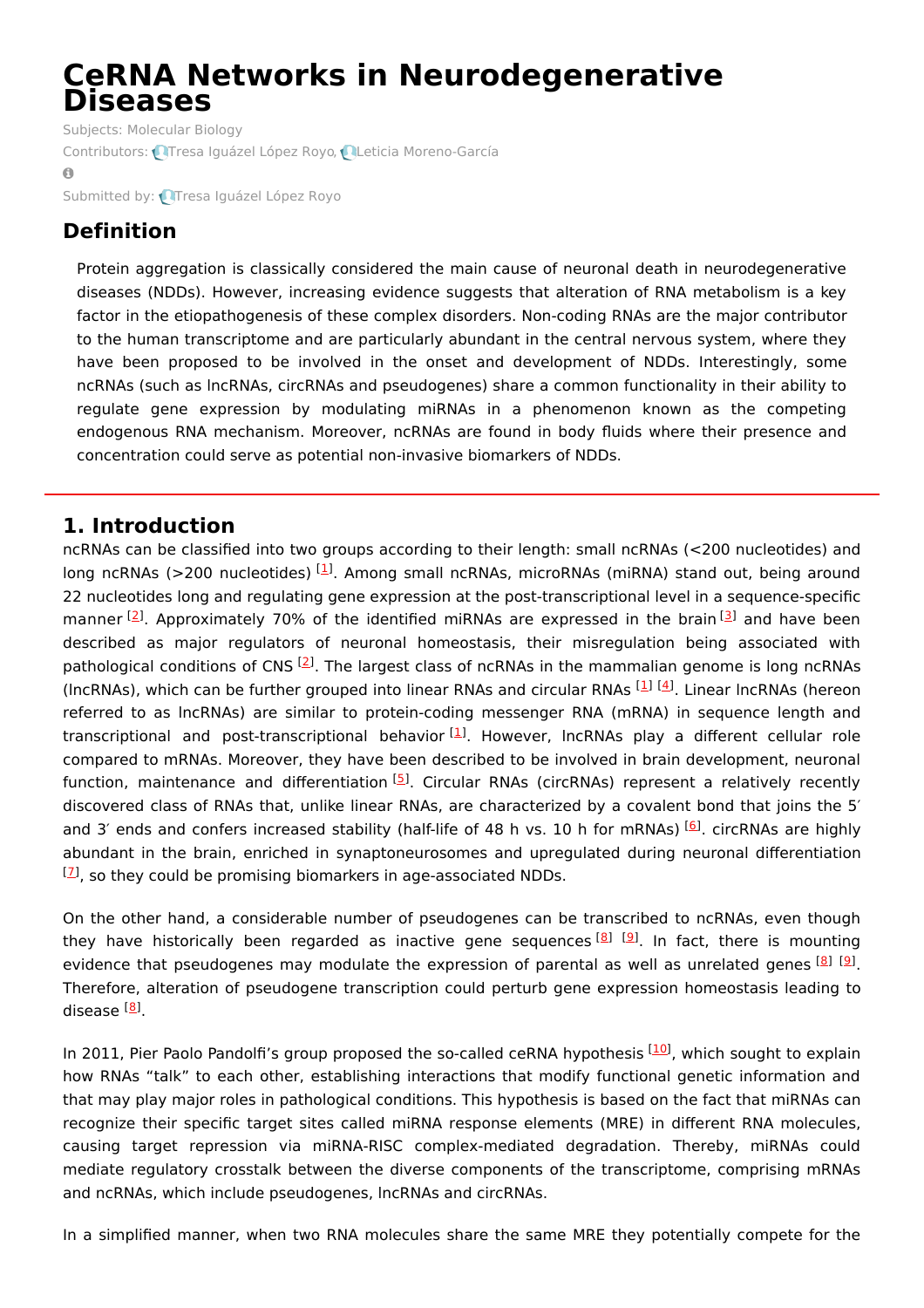same pool of miRNAs. Thus, when the expression of a ceRNA is upregulated, it will bind and titrate more miRNAs (phenomenon called miRNA sponging), leaving fewer miRNA molecules available for binding the mRNA with shared MRE. Hence, this corresponding mRNA will become derepressed. In reverse, when the ceRNA levels are reduced as a consequence of a biological disturbance, the corresponding mRNA will be downregulated due to hyperrepression [\(Figure](https://www.mdpi.com/1422-0067/21/24/9582/htm#fig_body_display_ijms-21-09582-f001) 1).



**Figure 1.** (**A**) Transcriptional and post-transcriptional regulation of messenger RNAs (mRNAs) (orange) can be both influenced by direct and indirect mechanisms involving long non-coding RNAs (lncRNAs) (green), pseudogenes (blue) and circular RNAs (circRNAs) (purple). (I) Direct mechanisms include some processes that act on the transcription rate in the nucleus through the specific RNA-RNA complex and others that help the stability of mRNA molecules in the cytoplasm. (II) Competing endogenous RNA (ceRNA) mechanism is a bidirectional indirect regulation mechanism mediated by microRNAs (miRNAs) (yellow). miRNAs bind lncRNAs, pseudogenes, circRNAs and mRNAs through the miRNA response elements (MRE) (grey). (**B**) ceRNA hypothesis. Upregulation of a certain ceRNA (pseudogene, lncRNA or circRNA) expression can decrease cellular concentrations of the corresponding miRNA, resulting in the derepression of other transcripts (mRNA) that contains the same MREs (left arrows). Conversely, the downregulation of a certain ceRNA would lead to increased concentrations of specific miRNAs and thus to hyperrepression of mRNA expression (right arrows).

Without doubt, the reality is more complex and a miRNA can bind more than one mRNA (50% of miRNAs are predicted to target 1-400 mRNAs and some of them up to 1000) [\[11](#page-11-3)]. Likewise, most ceRNAs contain 1 to 10 MREs <sup>[\[11](#page-11-3)]</sup> and, as a consequence, complex ceRNA networks involving a large number of RNA molecules are established. Novel bioinformatic and computational tools have enabled to elucidate an increasing number of ceRNA networks, as well as predict the most important enclaves of them. These may provide a valuable global vision to identify new biomarkers, underlying pathways or potential therapeutic targets for complex disorders such as NDDs.

## **2. ceRNA Networks and Neurodegenerative Diseases**

Over the last years, the ceRNA hypothesis has been corroborated by a large number of experiments. However, investigation of ceRNA mechanisms and their interaction networks has been mainly carried out in cancer research <sup>[[12\]](#page-11-4) [[13\]](#page-11-5) [[14\]](#page-11-6) [[15\]](#page-11-7)</sup>. Nevertheless, some advances have also been made in the field of NDDs (Table 1).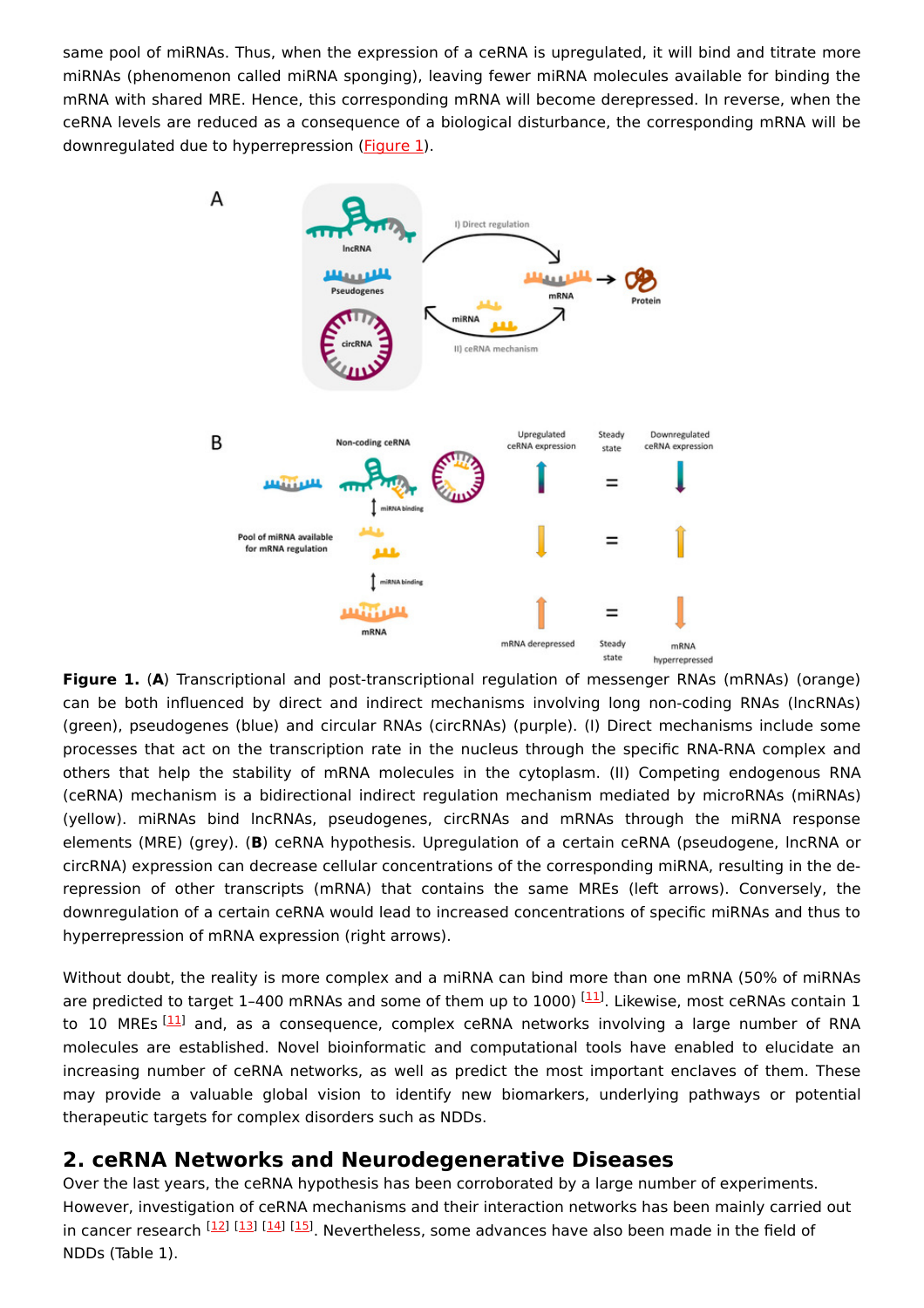## **Table 1.** miRNA-ceRNAs networks experimentally validated associated with NDDs

| <b>Disease</b> |               | <b>ncRNA</b>            | <b>miRNA</b>                                                    | <b>mRNA</b>              | <b>Sample</b>                                                                    | Ref.   |
|----------------|---------------|-------------------------|-----------------------------------------------------------------|--------------------------|----------------------------------------------------------------------------------|--------|
|                |               | BACE1-AS                | miR-29,<br>miR-485,<br>miR-<br>761, miR-<br>124 and<br>miR-107  | <b>BACE1</b>             | Computational<br>analysis from<br>human data and<br>cellular and mouse<br>models | $[16]$ |
|                |               |                         | miR-214-<br>3p                                                  |                          |                                                                                  | [17]   |
|                |               |                         | miR-132-<br>3p                                                  |                          |                                                                                  | $[18]$ |
|                |               | <b>XIST</b>             | miR-124                                                         | <b>BACE1</b>             | Cellular and mouse<br>models<br>Cellular and mouse<br>models                     | $[19]$ |
|                |               |                         | miR-132                                                         |                          |                                                                                  | [20]   |
|                |               | NEAT1                   | miR-124                                                         | <b>BACE1</b>             |                                                                                  | $[21]$ |
|                |               |                         | miR-107                                                         |                          |                                                                                  | $[22]$ |
|                |               | SOX21-AS1               | miR-107                                                         | $\sim$ $-$               | Cellular model                                                                   | $[23]$ |
|                |               |                         | miR-107,                                                        |                          | Cellular model                                                                   |        |
|                |               | NEAT1                   | miR-103,                                                        |                          |                                                                                  |        |
|                |               | <b>HOTAIR</b><br>MALAT1 | miR-16,<br>miR-195,<br>$miR-15a$<br>and miR-<br>15 <sub>b</sub> | CDK5R1                   |                                                                                  | [24]   |
|                | <b>IncRNA</b> | MALAT1                  | miR-125b                                                        | CDK5, FOXQ1<br>and PTGS2 | Cellular and rat<br>models                                                       | $[25]$ |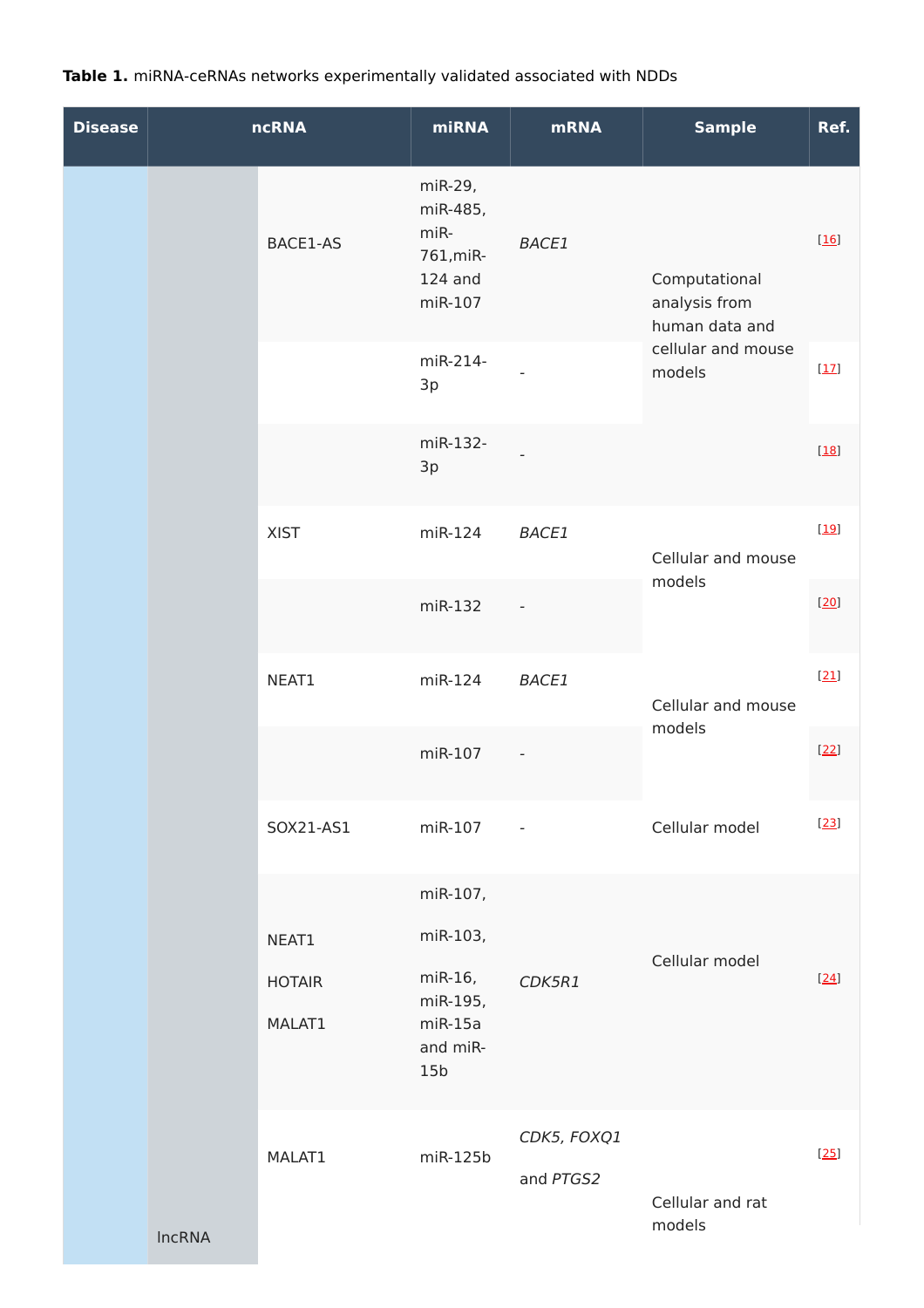|  |                  | miR-30b                          | CNR1                        |                                          | [26]   |
|--|------------------|----------------------------------|-----------------------------|------------------------------------------|--------|
|  | TUG1             | $miR-15a$                        | ROCK1                       | Cellular and mouse<br>models             | [27]   |
|  | SNHG1            | miR-137                          | <b>KREMEN1</b>              | Cellular model and<br>human primary cell | [28]   |
|  |                  | miR-361-<br>3p                   | <b>ZNF217</b>               | culture                                  | $[29]$ |
|  | IncRNA-ATB       | miR-200                          | ZNF217                      | Cellular model                           | [30]   |
|  | <b>LINC00094</b> | miR-224-<br>4p<br>miR-497-<br>5p | SH3GL2                      | Cellular model                           | $[31]$ |
|  | <b>MIAT</b>      | miR-150-<br>5p                   | <b>VEGF</b>                 | Cellular and mouse<br>models             | $[32]$ |
|  | Rpph1            | miR-326                          | PKM <sub>2</sub>            |                                          | $[33]$ |
|  |                  | miR-122                          | Wnt1                        | Cellular and mouse<br>models             | $[34]$ |
|  |                  | miR-330-<br>5p                   | CDC42                       |                                          | $[35]$ |
|  | linc00507        | miR-181c-<br>5p                  | <b>MAPT</b><br>TTBK1        | Cellular and mouse<br>models             | $[36]$ |
|  | Inc-ANRIL        | mir-125a                         | TNF-α, IL1B IL6<br>and IL17 | Cellular model                           | [37]   |
|  | ciRS-7           | $miR-7$                          | UBE2A                       | Human brain                              | [38]   |
|  |                  |                                  |                             |                                          |        |

**AD**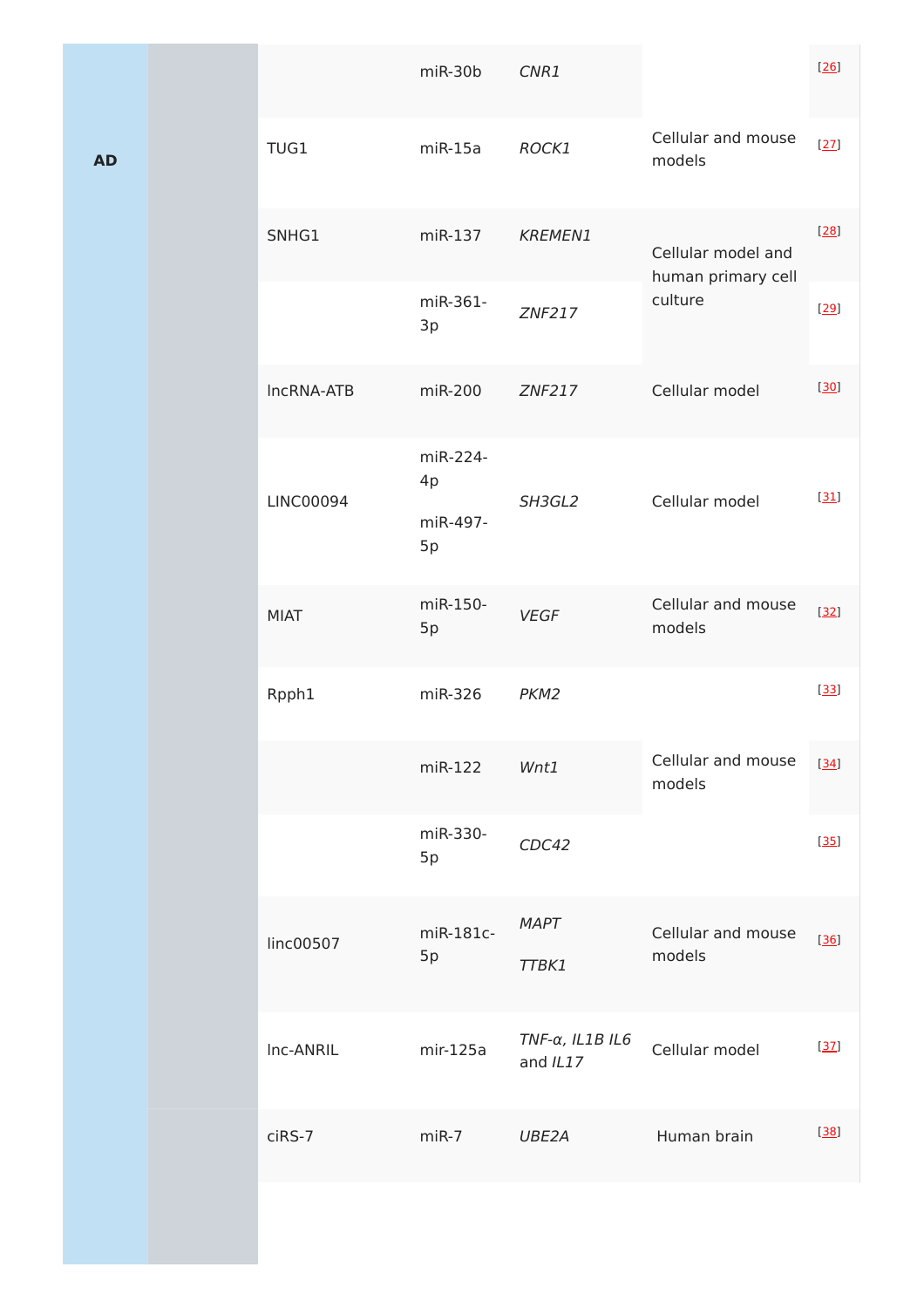|  | circRNA    |                | $*$ miR-7                                                        | $*$ NF-Kb/p65                                              | Cellular models              | [39]<br>[40]<br>$[41]$               |
|--|------------|----------------|------------------------------------------------------------------|------------------------------------------------------------|------------------------------|--------------------------------------|
|  |            | circ_0000950   | miR-103                                                          | PTGS2                                                      | Cellular models              | $[42]$                               |
|  |            | circHDAC9      | miR-138                                                          | Sirt1                                                      | Cellular and mouse<br>models | $[43]$                               |
|  |            |                | miR-142-<br>5p                                                   |                                                            |                              | [44]                                 |
|  | pseudogene | GBAP1          | miR-22-3p                                                        | GBA                                                        | Cellular models              | [45]                                 |
|  |            | SNHG1          | miR-153-<br>3p<br>$miR-15b-$<br>5p<br>$miR-7$<br>miR-<br>221/222 | <b>PTEN</b><br>$SIAH1, GSK3\beta$<br>NLRP3<br>CDKN1B (p27) | Cellular and mouse<br>models | [46]<br>[47]<br>[48]<br>[49]<br>[50] |
|  |            | <b>HAGLROS</b> | miR-100                                                          | ATG10                                                      | Cellular and mouse<br>models | [51]                                 |
|  |            | <b>HOTAIR</b>  | miR-874-<br>5p                                                   | ATG10                                                      | Cellular and mouse           | $[52]$                               |
|  |            |                | miR-126-<br>5p                                                   | RAB3IP                                                     | models                       | $[53]$                               |
|  |            | NEAT1          | miR-212-<br>5p                                                   | RAB3IP                                                     |                              | $[54]$                               |
|  |            |                | miR-1277-<br>5p                                                  | ARHGAP26                                                   | Cellular models              | $[55]$                               |
|  |            |                | miR-124                                                          |                                                            |                              | $[56]$                               |
|  |            |                |                                                                  |                                                            |                              |                                      |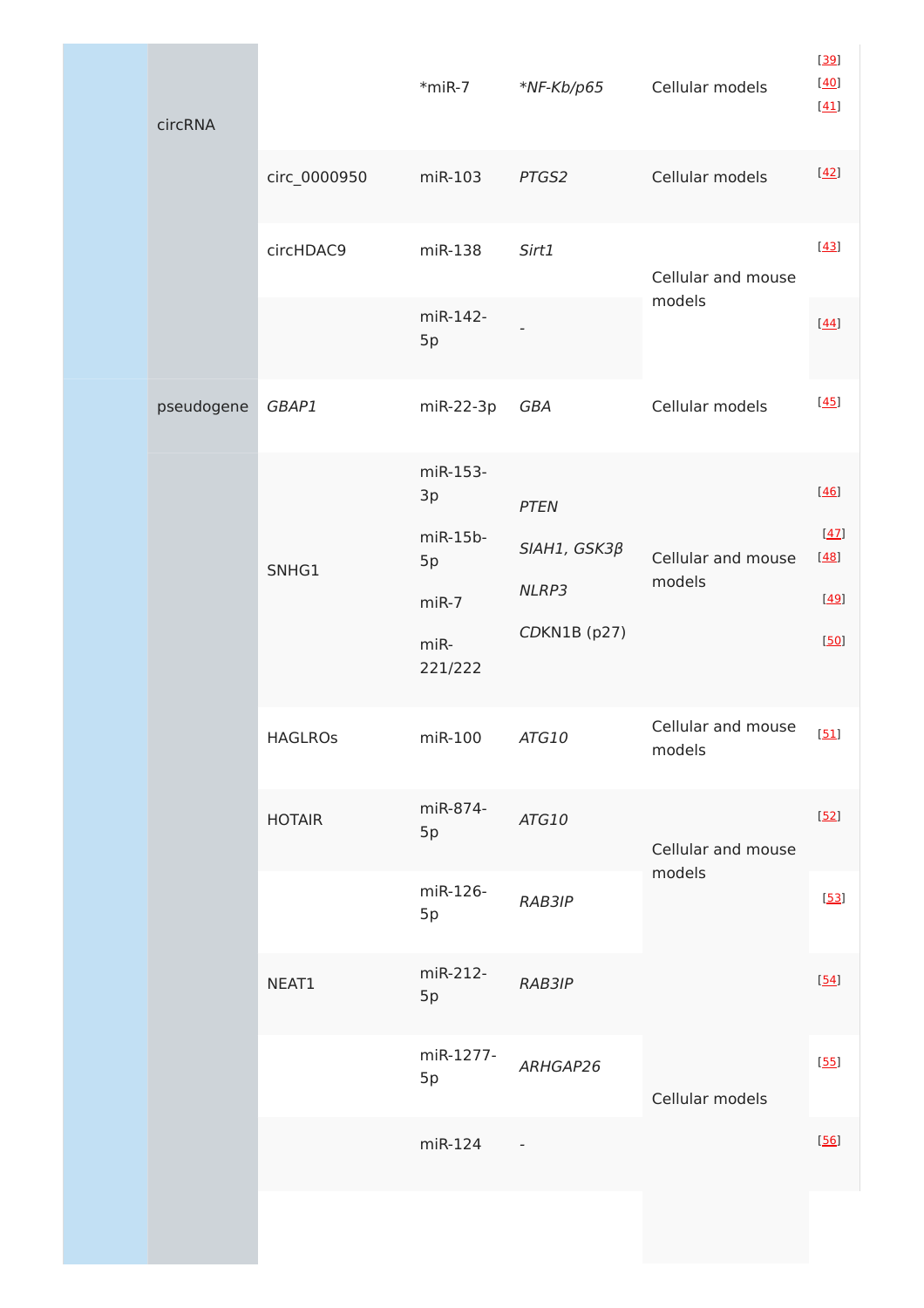|           |               | AL049437       | miR-205-<br>5p    | MAPK1                     | Cellular and mouse<br>models                                                     | [57]         |
|-----------|---------------|----------------|-------------------|---------------------------|----------------------------------------------------------------------------------|--------------|
|           |               | MALAT1         | miR-205-<br>5p    | LRRK2                     | Cellular and mouse<br>models                                                     | [58]         |
|           | <b>IncRNA</b> |                | miR-124           | DAPK1                     |                                                                                  | [59]<br>[60] |
|           |               |                | miR-129           | $SNCA$ ( $\alpha$ -syn)   |                                                                                  | [61]         |
| <b>PD</b> |               | SNHG14         | $miR-133b$        | <b>SNCA</b>               | Cellular and mouse<br>models                                                     | [62]         |
|           |               | LincRNA-p21    | miR-1277-<br>5p   | <b>SNCA</b>               |                                                                                  | [63]         |
|           |               |                | miR-181<br>family | <b>PRKCD</b><br>$(PKC-δ)$ | Cellular and mouse<br>models                                                     | [64]         |
|           |               |                | miR-625           | TRPM2                     |                                                                                  | [65]         |
|           |               | GAS5           | miR-223-<br>3p    | NLRP3                     | Cellular and mouse<br>models                                                     | [66]         |
|           |               | <b>BDNF-AS</b> | miR-125b-<br>5p   |                           | Cellular and mouse<br>models                                                     | [67]         |
|           |               | Mirt2          | miR-101           |                           | Cellular model                                                                   | [68]         |
|           |               | IncRNA H19     | miR-301b-<br>3p   | HPRT1                     |                                                                                  | [69]         |
|           |               |                | miR-585-<br>3p    | PIK3R3                    | Computational<br>analysis from<br>human data and<br>cellular and mouse<br>models | [70]         |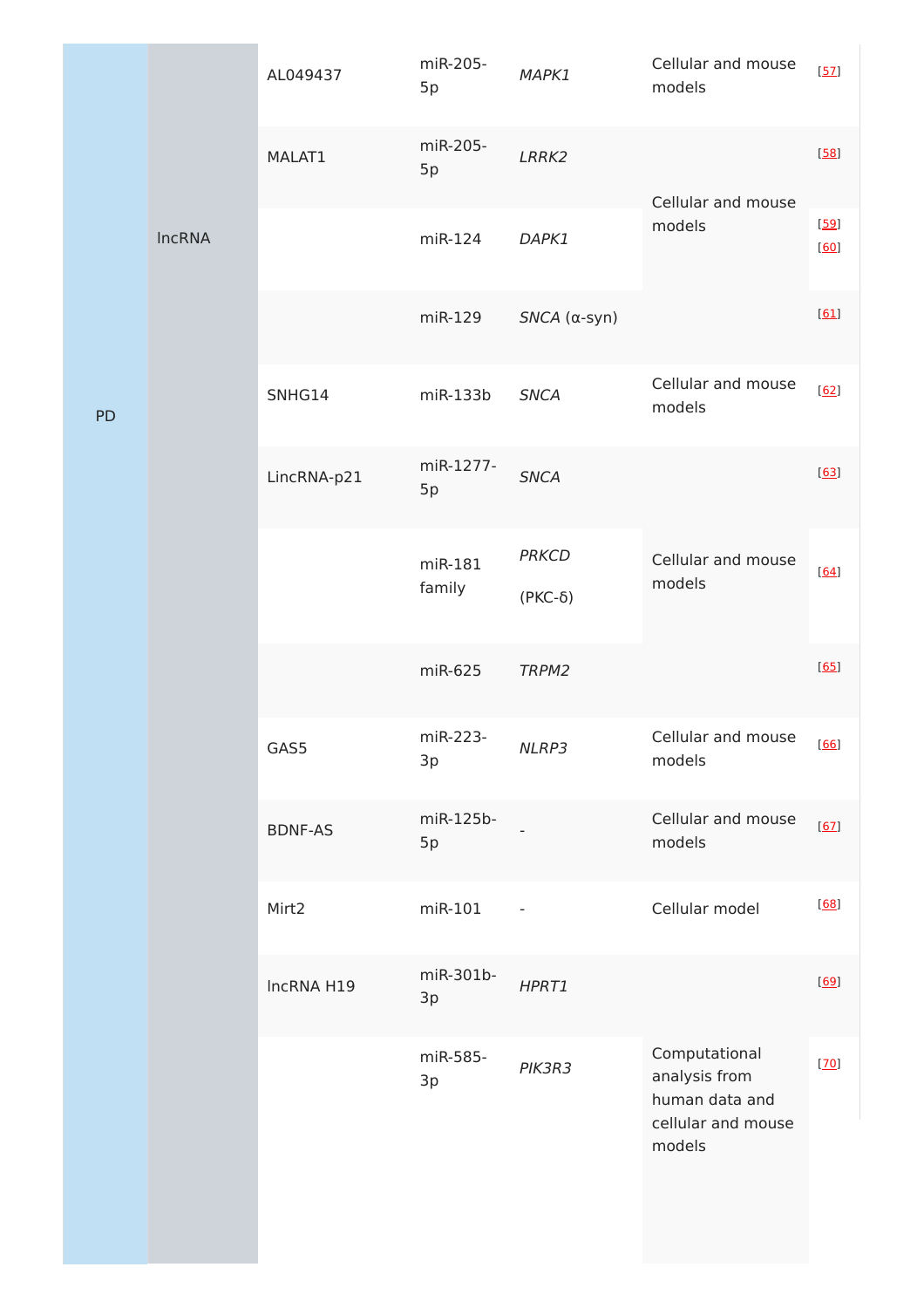|           | circRNA       | $*$ ciRS-7                           | $miR-7$                                       | <b>SNCA</b>                           | Cellular and mouse<br>models                        | [71]<br>$[22]$<br>$[23]$<br>[24]<br>$[25]$ |
|-----------|---------------|--------------------------------------|-----------------------------------------------|---------------------------------------|-----------------------------------------------------|--------------------------------------------|
|           |               | circSNCA                             | $miR-7$                                       | <b>SNCA</b>                           | Cellular model                                      | [76]                                       |
|           |               | circzip-2                            | $*$ miR-60                                    | M60.4ZK470.2,<br>igeg-2 and<br>idhg-1 | Worm model                                          | [77]                                       |
|           |               | circDLGAP4                           | miR-134-<br>5p                                | <b>CREB</b>                           | Cellular and mouse<br>models                        | [78]                                       |
| <b>MS</b> | <b>IncRNA</b> | Gm15575                              | miR-686                                       | CCL7                                  | Cellular and mouse<br>models                        | $[29]$                                     |
|           |               | PVT1                                 | miR-21-5p                                     | SOCS5                                 | Cellular and mouse<br>models                        | [80]                                       |
|           |               | <b>TUG</b>                           | $miR-9-5p$                                    | NFKB1 (p50)                           | Cellular and mouse<br>models                        | [81]                                       |
|           |               | <b>HOTAIR</b>                        | miR-136-<br>5p                                | AKT <sub>2</sub>                      | Cellular and mouse [82]<br>models                   |                                            |
|           |               | GAS5                                 | miR-137                                       |                                       | Human blood                                         | [83]                                       |
|           | circRNA       | hsa_circ_0106803                     | $*$ miR-149                                   | *ASIC1a                               | Human blood<br>(PMBCs)                              | [84]<br>[85]                               |
|           |               | hsa_circ_0005402<br>hsa_circ_0035560 | $*14$<br>miRNAs<br>(miR-<br>1248,<br>miR-766) |                                       | Human blood<br>(PMBCs)                              | [86]                                       |
| SCA7      | <b>IncRNA</b> | Inc-SCA7                             | miR-124                                       | ATXN7                                 | Human samples,<br>and cellular and<br>animal models | [87]                                       |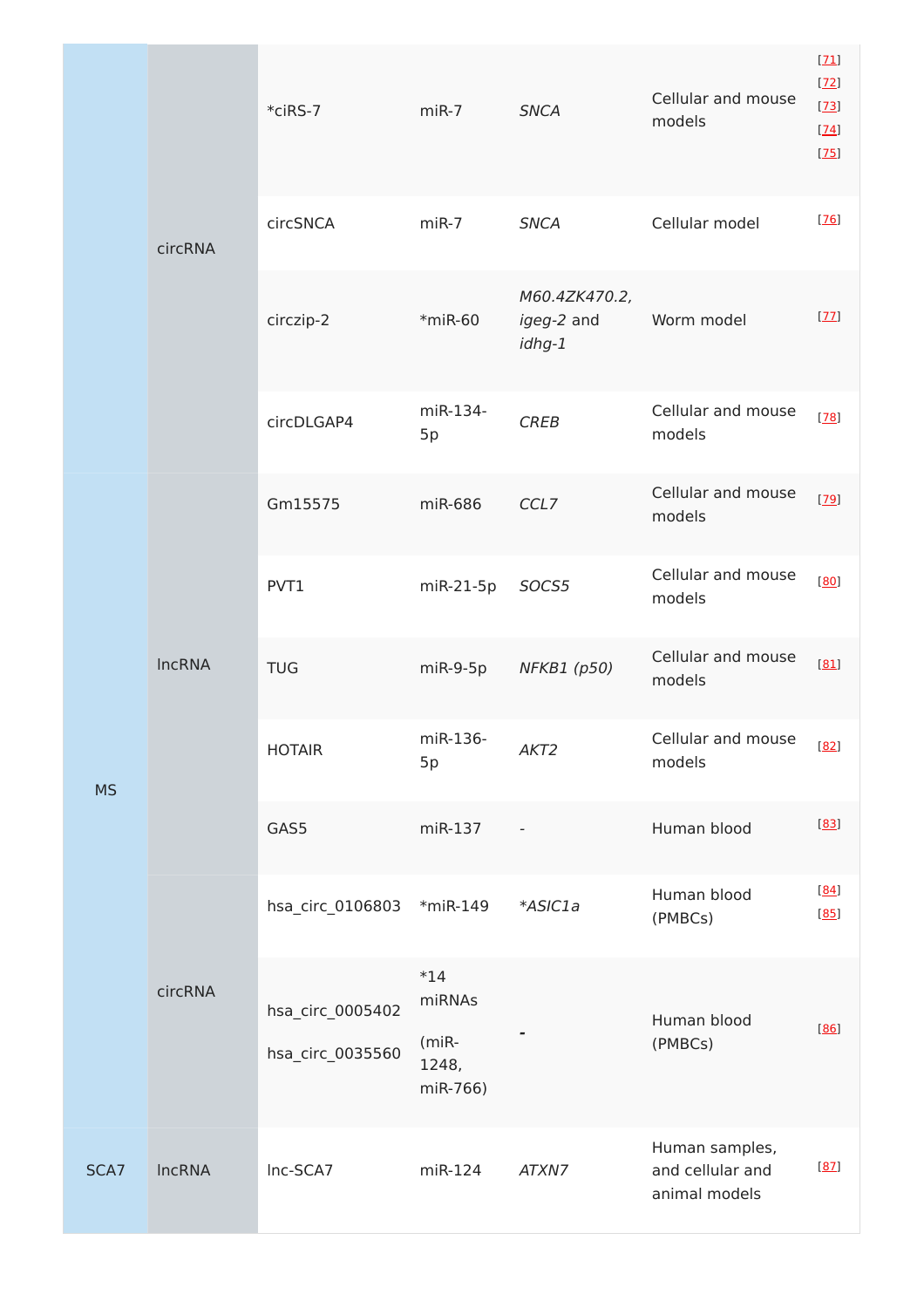\* Experimental validation is needed.

## **3. RNA Editing Alteration and ceRNA Networks**

RNA editing is an important mechanism of post-transcriptional processing that can modify RNA molecules by altering its sequences through insertion, deletion, or conversion of a nucleotide [\[88](#page-15-1)] [\[89](#page-15-2)]. Recent discoveries suggest that RNA editing critically regulates neurodevelopment and normal neuronal function, for which some crucial aspects of neurodegenerative diseases may stem from the modification of both coding and non-coding RNA [\[89](#page-15-2)] [\[90](#page-15-3)] [\[91](#page-15-4)]

The most common type of RNA editing is the conversion of adenosine to inosine (A-to-I), in which enzymes encoded by the adenosine deaminase acting on RNA (ADAR) gene family catalyze the deamination of adenosine (A) nucleotides to inosines (I) <sup>[\[92](#page-15-5)]</sup>. Critical consequences are derived from this modification, since inosine (I) is interpreted by the translation and splicing machineries as guanosine (G) [[93](#page-15-6)]. Editing of pre-mRNA coding regions can lead to codon change that may result in increased diversity of protein isoforms and their respective function <sup>[\[88](#page-15-1)]</sup>. However, most of the RNA editing happens in non-coding RNAs, which can affect their stability, biogenesis and target recognition [[88](#page-15-1)] [\[93](#page-15-6)] [\[94](#page-15-7)]. In fact, it has been reported that ADAR is involved in circRNA biogenesis by editing and destabilizing the flanking Alu repeat sequences, which makes circRNA production less favorable <sup>[[94\]](#page-15-7) [[95](#page-15-8)]</sup>. Moreover, editing events can affect both the maturation and the expression of miRNAs, but if the modification occurs in MREs or in miRNA seed regions (regions in miRNA sequence that largely determine the binding specificity on its targets), the spectrum of miRNA targets, or "targetome", shall be changed <sup>[\[96](#page-15-9)]</sup>. Therefore, a single editing site in an RNA molecule could drastically modify its function, resulting in new or different ceRNA networks that regulate gene expression.

Interestingly, A-to-I editing has been reported specifically reduced in SALS motor neurons due to the progressive downregulation of ADAR2<sup>[[97](#page-15-10)] [[98\]](#page-15-11)</sup>. Based on this evidence, Hosaka et al.<sup>[\[99](#page-15-12)]</sup> searched for extracellular RNAs with ADAR2-dependent A-to-I sites that may reflect the intracellular pathological process and thus could be potentially good ALS biomarkers. A total of six RNAs were identified. Among these, a circRNA (hsa circ 0125620, also called circGRIA2) with an ADAR2-dependent site was detected in human SH-SY5Y neuroblastoma cells as well as in their culture medium [\[99](#page-15-12)]. Therefore, variations in RNA editing efficiency in ALS, as a consequence of decreased ADAR2 activity, could be potentially measured in peripheral circRNAs and other relatively stable ncRNAs. In light of this evidence, this editing phenomenon may be considered a very important aspect, since it allows obtain relevant information of disease pathological process from non-coding RNAs.

Other NDDs, such as AD and PD, also present alterations in RNA editing patterns<sup>[\[100](#page-15-13)] [\[90](#page-15-3)] [[101](#page-15-14)] [\[102](#page-15-15)]</sup>. In fact, a recent study has explored how RNA editing in AD contributes to the regulation of AD-related processes in blood cells in two populations of patients [[103](#page-15-16)]. Results identified differentially edited sites predicted to disrupt miRNA target sites in five genes. In all cases, decreased editing was observed in AD suggesting a greater miRNA-binding affinity relative to controls [\[103](#page-15-16)]. In light of this evidence, alterations in RNA editing could result in a specific RNA profile, given by different amount of RNAs, modified interaction networks and editing levels or efficiencies changes in A-to-I sites, that could be useful to identify new robust biomarkers of these NDDs [\(Figure](https://www.mdpi.com/1422-0067/21/24/9582/htm#fig_body_display_ijms-21-09582-f002) 2).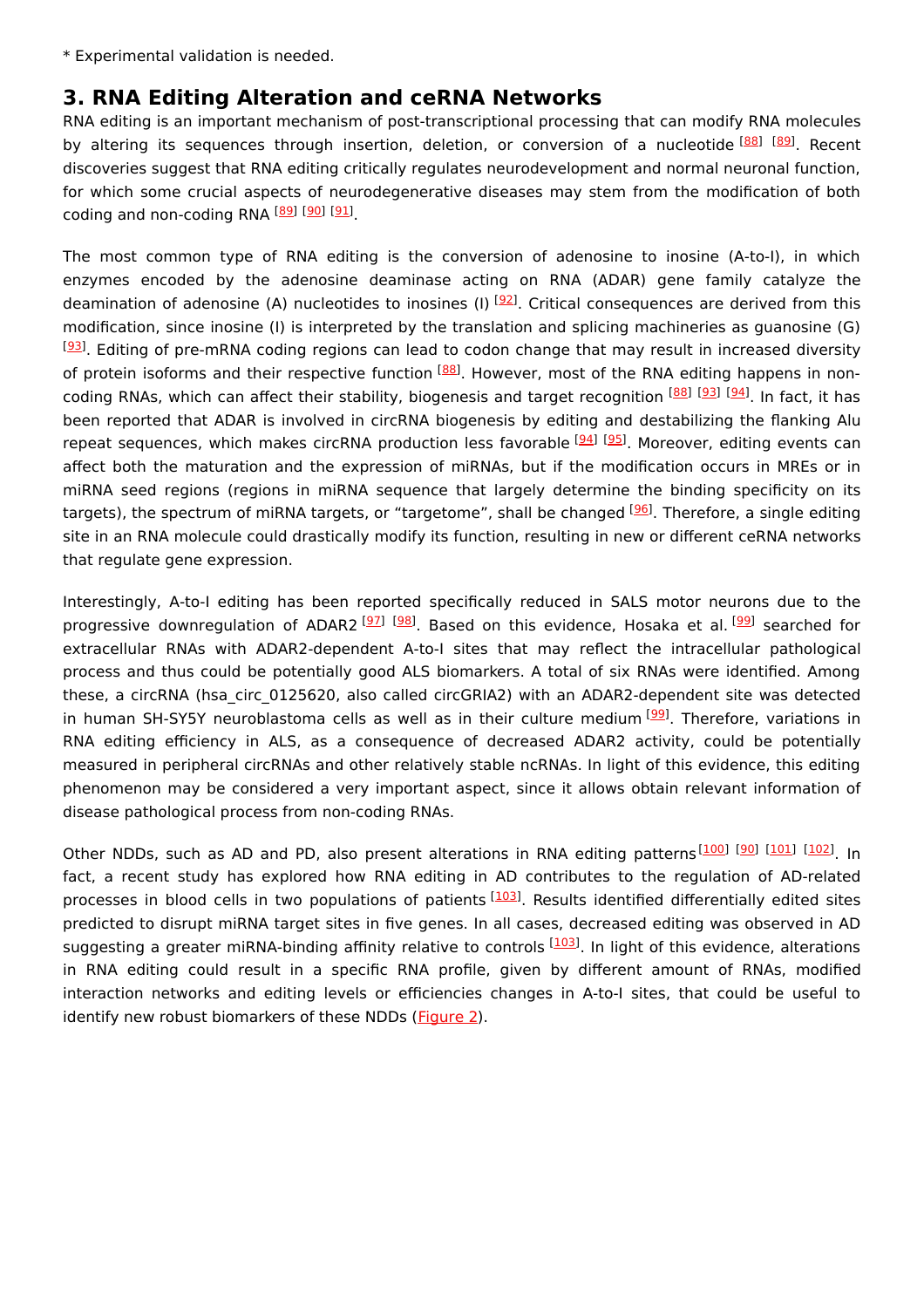

**Figure 2.** Schematic representation of alterations in RNA editing that could provide a specific RNA profile in neurodegenerative diseases (NDDs). In some linear and circular RNAs, the enzyme ADAR2 deaminates adenosine (A) into inosine (I), resulting in important biological consequences (especially in ncRNAs). On the one hand, a single editing site in MRE or miRNA seed region can drastically change its set of targets. In this image, circ-Purple acts as a miR-Yellow sponge, which regulates the mRNA expression of Orange gene (right panel). Deamination of A into I in circ-Purple could affect its binding site for miR-Yellow. In consequence, circ-Purple stops sponging miR-Yellow, and it may bind to another miRNA (miR-Pink) and promote the expression of Green gene (left panel). Hence, the ceRNA interaction network has changed, emerging a new or different regulatory axis. On the other hand, ADAR editing negatively regulates circRNA biogenesis, resulting in a decrease of circRNA levels (in the left panel there is less circ-Purple expression than in the right panel). In NDDs with a diminution of A-to-I RNA editing (like ALS, AD or PD), a different and opposite profile/pattern could be observed (right panel) with respect to a normal editing efficiency of ADAR (left panel). Therefore, alterations mediated by RNA editing in RNAs and its ceRNA interaction networks may serve as robust biomarkers of these NDDs. This figure is based on a previously published figure <sup>[<u>99</u>] [<u>104</u>]</sup>

## **4. Conclusion**

The vast majority of NDDs can be definitively diagnosed only after death or in advanced stage, and their previous diagnosis is based on ruling out other possible causes for the symptoms. For most NDDs, there is no cure or treatment capable of reversing the damage due to neuronal death. Therefore, it is critical to find new biomarkers that would facilitate an early diagnosis, prognosis and efficient monitoring of therapeutic interventions.

In the search for new biomarkers, non-coding RNAs have been proposed as promising tools for diagnosis and prognosis. Many ncRNAs often arise from genes that cause NDDs or are somehow involved in the development of one of these disorders (like BACE1-AS or circSNCA). Thus, ceRNETs established by these ncRNAs could well be, at least in some cases, disease and even stage-specific. However, as reported in this review, ncRNAs are commonly misregulated in several NDDs (Figure 3). This is the case, for example, of the lncRNAs SNHG1 and HOTAIR, which are altered in AD [\[28](#page-12-1)] [\[29](#page-12-2)] and PD [[46](#page-13-0)] [[47](#page-13-1)] [[48](#page-13-2)] [[49](#page-13-3)] [\[50](#page-13-4)], and PD [\[52](#page-13-6)] [[53](#page-13-7)] and MS [\[82\]](#page-14-16), respectively. However, their miRNA targets may vary depending on cell types affected by the disease and, therefore, the mechanism of action may also differ. Similarly, miR-7 has been shown sponged by ciRS-7/CDR1as and circSNCA in AD [\[38\]](#page-12-11) [\[39\]](#page-12-12) [\[40\]](#page-12-13) [\[41\]](#page-12-14) and PD [\[76](#page-14-10)], respectively, being detrimental in the first case and beneficial in the second, due to regulation of different target mRNAs. The apparent discrepancy between the anti and pro cell death activity of miR-7 reflects the complex regulatory role of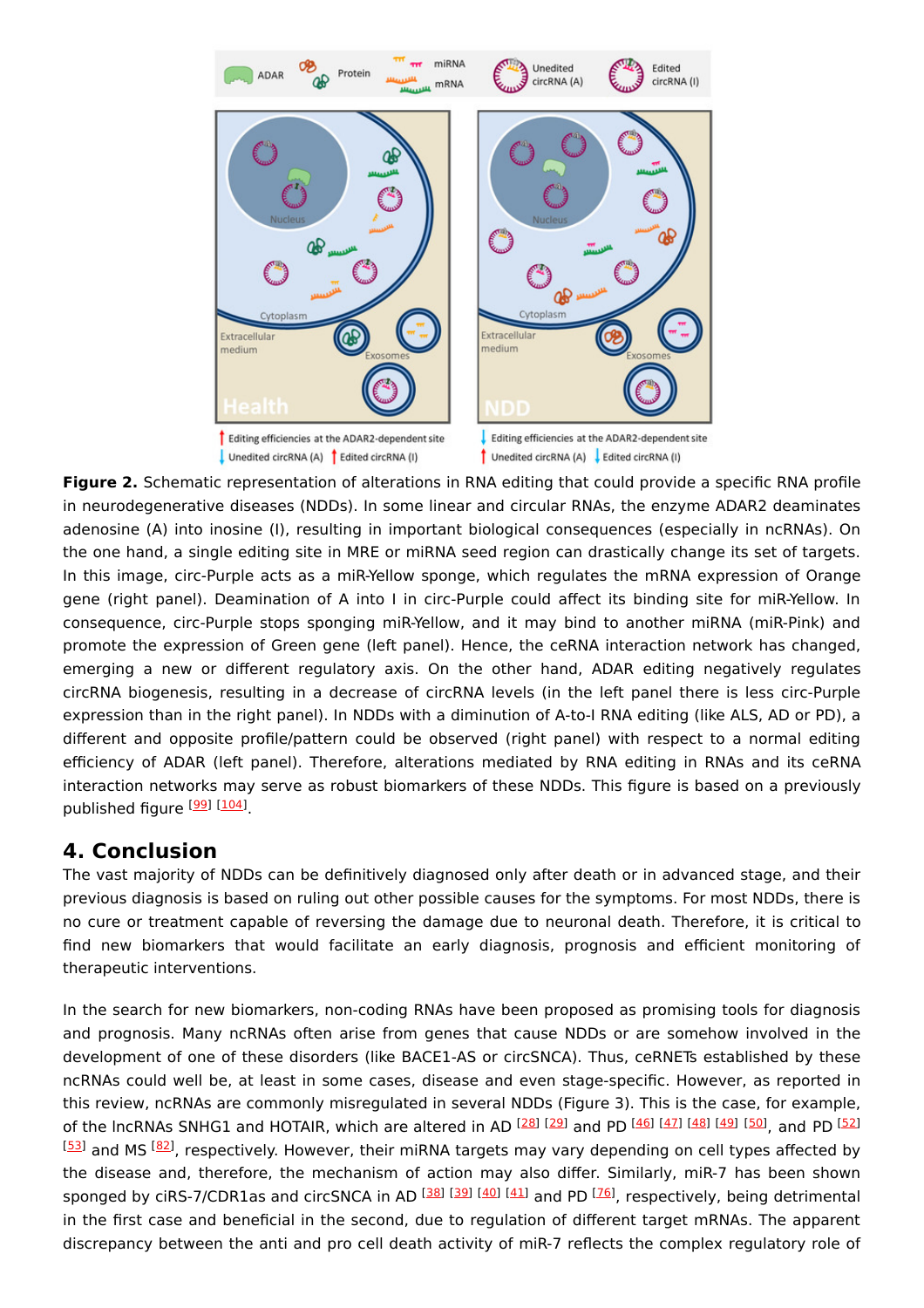miRNAs, so further research is required to clarify their function in different cellular and disease contexts.

In this way, by analyzing various elements of the altered ceRNETs, it may be possible to differentiate one NDD from another even if there were common components. Ideally, working with several correlatable molecular targets at the same time (lncRNAs/circRNAs/pseudogenes-miRNA-mRNAs) increases the sensitivity and reliability of ceRNETs as biomarkers. It should be noted that ceRNETs construction also contributes to the identification of new molecular mechanisms of gene regulation that may lead to a better understanding of the etiopathogenesis of the diverse NDDs, as well as to reveal new therapeutic targets and obtain relevant information about the pathological processes of the disease.

In this sense, ceRNETs may also reflect the editing efficiencies of ADAR, a post-transcriptional phenomenon dysregulated in several NDDs. RNA editing can affect the levels and the efficiency of RNA interaction networks, so its alterations could provide a specific RNA fingerprint that helps in the diagnosis or prognosis of NDDs. Finally, the described crosstalk between the RNA molecules in certain ceRNETs is relatively conserved between species, paving the way for translation of data obtained from animal models into clinical practice [\[105](#page-15-18)] [[106](#page-15-19)]

Among the main advantages of ceRNETs for biomarker research, the fact that these ncRNAs are easily accessible is noteworthy, since they are extremely stable in circulation and may be detected in exosomes. Such is the case for circRNA CDR1as/ciRS-7 and lncRNA MALAT1, found in exosomes. Interestingly, levels of ciRS-7 in these vesicles depend on the intracellular abundance of the miRNA that it sponges (miR-7)<sup>[[107](#page-16-0)]</sup>. Furthermore, ciRS-7 and MALAT1 may regulate miRNA expression in target cells after exosomal delivery modulating their phenotype, since these ceRNAs retain their biological activity [[107](#page-16-0)] [\[108](#page-16-1)]. Therefore, ciRS-7 and MALAT1 together with other circulating ncRNAs (e.g., NEAT1, GAS5, hsa circ 061346, hsa circ 000843) represent promising candidates for peripheral ceRNA biomarkers of NDDs. Although many of the ncRNAs discussed earlier have not been reported in exosomes to date, some of them are predicted to be detected in human blood exosomes by exoRBase (e.g., circSLC8A1, circCORO1C, SNHG1, BACE1-AS) <sup>[[109](#page-16-2)]</sup>. Indeed, it has recently been demonstrated that plasma exosomal BACE1-AS levels could serve as a biomarker of AD <sup>[\[110](#page-16-3)]</sup> [\[111](#page-16-4)].

Because ceRNA interaction networks are multifactorial, they may represent an advantage in studies of these complex neurodegenerative disorders, one being at the level of biomarkers (combined RNA biomarkers panels) and another at the level of therapeutic targets (modulate the levels of multiple disease-associated RNAs at once by just targeting one).

Nevertheless, it must be taken into account that there is still much to do, since these networks are very complex and their interactions must be experimentally defined <sup>[[105](#page-15-18)]</sup>. In this sense, some "non-canonical" aspects of ncRNAs have also been described: i) circRNAs that can also sponge or serve as a decoy for RBPs or lncRNAs, ii) miRNAs that may increase the expression of target genes, iii) lncRNAs that can be precursors of smaller ncRNAs and can regulate miRNA and circRNA biogenesis, iv) miRNAs that can direct Ago2 to degrade lncRNA and circRNA, v) lncRNAs that compete with miRNAs for the target site of mRNA, and vi) context-specific miRNA function and target identification [[112](#page-16-5)] [[113](#page-16-6)] [\[114](#page-16-7)] [\[115](#page-16-8)] [\[116](#page-16-9)] [\[117](#page-16-10)] [[118](#page-16-11)] [\[119](#page-16-12)]

Although the full extent of ceRNA networks still needs to be still determined, the competition of ncRNA and mRNAs for miRNAs constitutes a key point of gene regulation that could underlie some pathological aspects of neurodegenerative diseases, favoring at the end the identification of specific pathological mechanisms for each disease.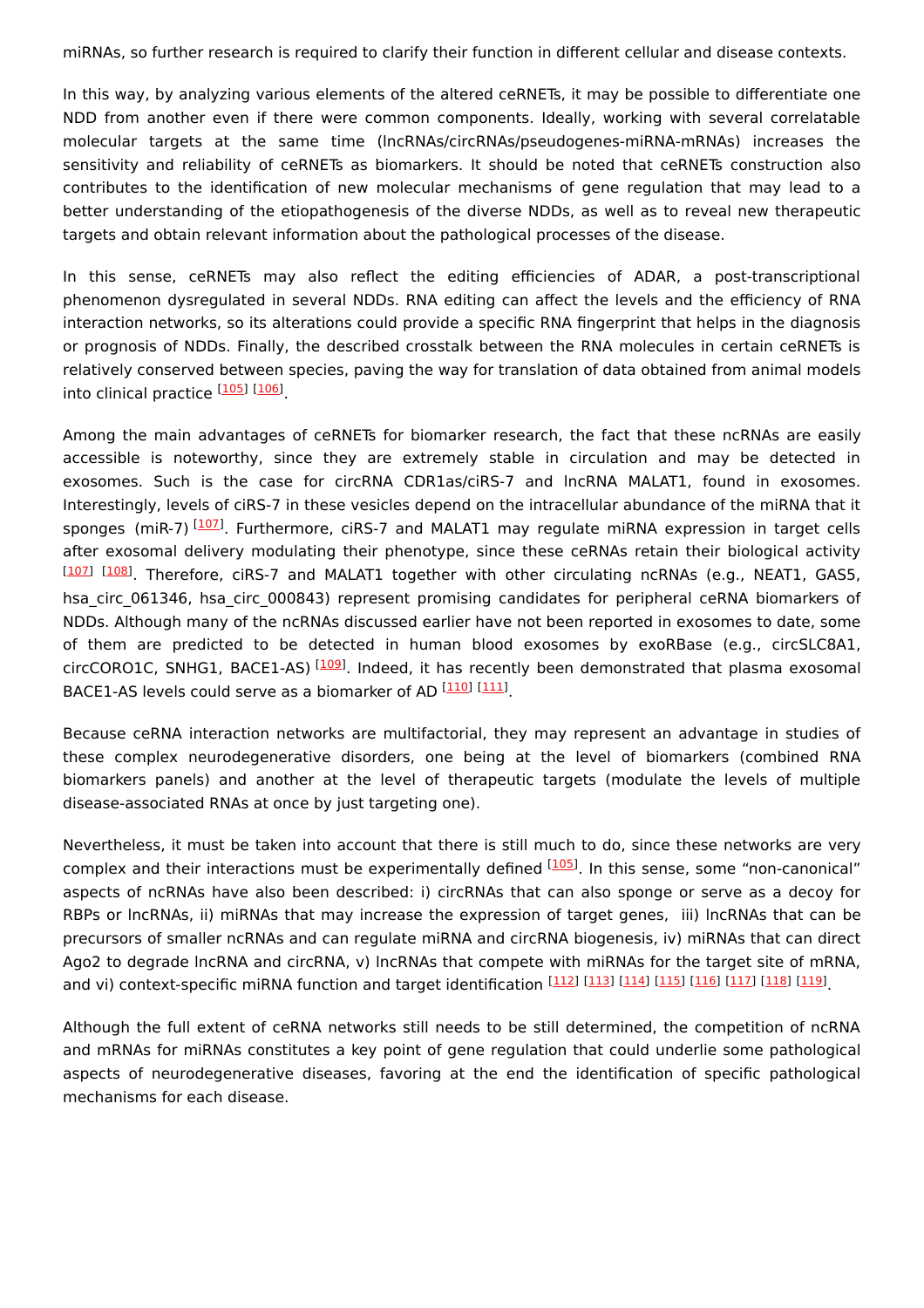

**Figure 3.** Complexity and interaction of ceRNETs in NDDs. The diagram was constructed with Gephi software from ceRNAs (lncRNAs and circRNAs) that, according to the bibliography cited in this review, contribute to the pathogenesis of more than one neurodegenerative disease and miRNAs that are part of ceRNETs from more than one ceRNA. Interactions between RNA molecules are represented with lines colored in accordance with the NDD background they have been described in: spinocerebellar ataxia type 7 (SCA7) (red), Alzheimer's disease (AD) (purple), Parkinson's disease (PD) (blue), multiple sclerosis (MS) (yellow) and amyotrophic lateral sclerosis (ALS) (green).

### **References**

- <span id="page-10-0"></span>1. Noorul Amin; Annette McGrath; Yi-Ping Phoebe Chen; Evaluation of deep learning in non-coding RNA classification. Nature Machine Intelligence **2019**, 1, 246-256, [10.1038/s42256-019-0051-2](http://doi.org/10.1038/s42256-019-0051-2).
- <span id="page-10-1"></span>2. Sean Quinlan; Aidan Kenny; Miguel Medina; Tobias Engel; Eva M Jimenez-Mateos; MicroRNAs in Neurodegenerative Diseases. Int. Rev. Cell Mol. Biol.**2017**, 334, 309-343.
- <span id="page-10-2"></span>3. Xinwei Cao; Gene Yeo; Alysson R. Muotri; Tomoko Kuwabara; Fred H. Gage; NONCODING RNAS IN THE MAMMALIAN CENTRAL NERVOUS SYSTEM. Annual Review of Neuroscience **2006**, 29, 77-103, [10.1146/annurev.neuro.29.051605.112839](http://doi.org/10.1146/annurev.neuro.29.051605.112839).
- <span id="page-10-3"></span>4. Jia Jia Chan; Yvonne Tay; Noncoding RNA: RNA Regulatory Networks in Cancer.. Int. J. Mol. Sci. **2018**, 19, 1310.
- <span id="page-10-4"></span>5. Chang-Wei Wei; Ting Luo; Shan-Shan Zou; An-Shi Wu; The Role of Long Noncoding RNAs in Central Nervous System and Neurodegenerative Diseases. Frontiers in Behavioral Neuroscience **2018**, 12, 175, [10.3389/fnbeh.2018.00175](http://doi.org/10.3389/fnbeh.2018.00175).
- <span id="page-10-5"></span>6. William R. Jeck; Jessica A. Sorrentino; Kai Wang; Michael K. Slevin; Christin E. Burd; Jinze Liu; William F. Marzluff; Norman E. Sharpless; Circular RNAs are abundant, conserved, and associated with ALU repeats. RNA **2013**, 19, 141- 157, [10.1261/rna.035667.112](http://doi.org/10.1261/rna.035667.112).
- <span id="page-10-6"></span>7. Agnieszka Rybak-Wolf; Christin Stottmeister; Petar Glažar; Marvin Jens; Natalia Pino; Sebastian Giusti; Mor Hanan; Mikaela Behm; Osnat Bartok; Reut Ashwal-Fluss; et al.Margareta HerzogLuisa SchreyerPanagiotis PapavasileiouAndranik IvanovMarie ÖhmanDamian RefojoSebastian KadenerNikolaus Rajewsky Circular RNAs in the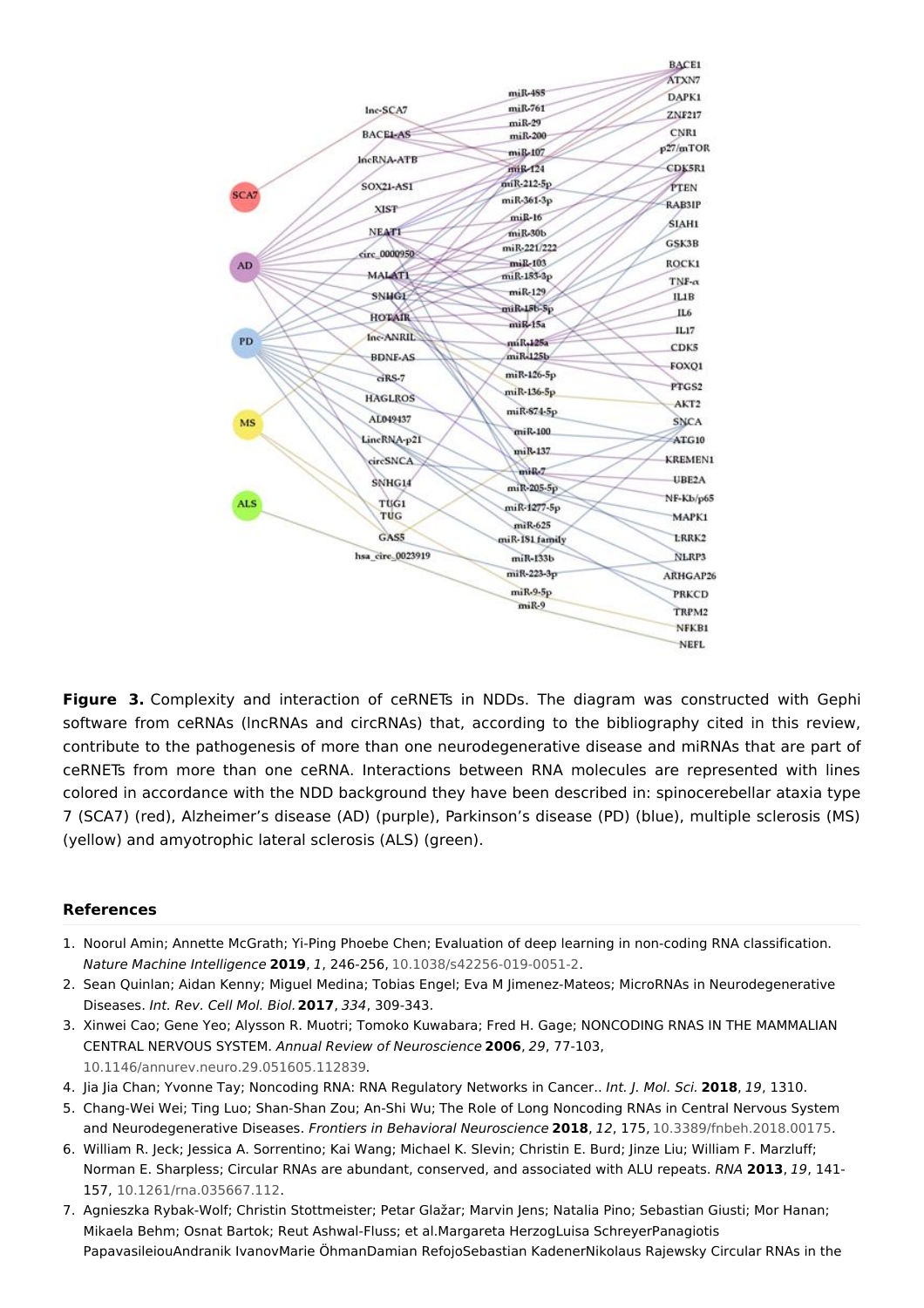Mammalian Brain Are Highly Abundant, Conserved, and Dynamically Expressed. Molecular Cell **2015**, 58, 870-885, [10.1016/j.molcel.2015.03.027](http://doi.org/10.1016/j.molcel.2015.03.027).

- <span id="page-11-0"></span>8. Xingyi Guo; Mingyan Lin; Shira Rockowitz; Herbert M. Lachman; Deyou Zheng; Characterization of Human Pseudogene-Derived Non-Coding RNAs for Functional Potential. PLOS ONE **2014**, 9, e93972, [10.1371/journal.pone.0093972](http://doi.org/10.1371/journal.pone.0093972).
- <span id="page-11-1"></span>9. Baikang Pei; Cristina Sisu; Adam Frankish; Cédric Howald; Lukas Habegger; Xinmeng Jasmine Mu; Rachel Harte; Suganthi Balasubramanian; Andrea Tanzer; Mark Diekhans; et al.Alexandre ReymondTim J HubbardJennifer HarrowMark B. Gerstein The GENCODE pseudogene resource. Genome Biology **2012**, 13, R51-26, [10.1186/gb-2012-](http://doi.org/10.1186/gb-2012-13-9-r51) 13-9-r51.
- <span id="page-11-2"></span>10. Leonardo Salmena; Laura Poliseno; Yvonne Tay; Lev Kats; Pier Paolo Pandolfi; A ceRNA Hypothesis: The Rosetta Stone of a Hidden RNA Language?. Cell **2011**, 146, 353-358, [10.1016/j.cell.2011.07.014](http://doi.org/10.1016/j.cell.2011.07.014).
- <span id="page-11-3"></span>11. Ugo Ala; Florian A. Karreth; Carla Bosia; Andrea Pagnani; Riccardo Taulli; Valentine Léopold; Yvonne Tay; Paolo Provero; Riccardo Zecchina; Pier Paolo Pandolfi; et al. Integrated transcriptional and competitive endogenous RNA networks are cross-regulated in permissive molecular environments. Proceedings of the National Academy of Sciences **2013**, 110, 7154-7159, [10.1073/pnas.1222509110.](http://doi.org/10.1073/pnas.1222509110)
- <span id="page-11-4"></span>12. Rasoul Abdollahzadeh; Abdolreza Daraei; Yaser Mansoori; Masoumeh Sepahvand; Mahsa M. Amoli; Javad Tavakkoly-Bazzaz; Competing endogenous RNA (ceRNA) cross talk and language in ceRNA regulatory networks: A new look at hallmarks of breast cancer. Journal of Cellular Physiology **2018**, 234, 10080-10100, [10.1002/jcp.27941](http://doi.org/10.1002/jcp.27941).
- <span id="page-11-5"></span>13. Yanyan Liu; Jingyu Zhu; Xiaoli Ma; Shuyi Han; Dongjie Xiao; Yanfei Jia; Yunshan Wang; ceRNA network construction and comparison of gastric cancer with or without Helicobacter pylori infection. Journal of Cellular Physiology **2018**, 234, 7128-7140, [10.1002/jcp.27467](http://doi.org/10.1002/jcp.27467).
- <span id="page-11-6"></span>14. Juan Xu; Yongsheng Li; Jianping Lu; Tao Pan; Na Ding; Zishan Wang; Tingting Shao; Jinwen Zhang; Lihua Wang; Xia Li; et al. The mRNA related ceRNA–ceRNA landscape and significance across 20 major cancer types. Nucleic Acids Research **2015**, 43, 8169-8182, [10.1093/nar/gkv853](http://doi.org/10.1093/nar/gkv853).
- <span id="page-11-7"></span>15. Xiaolong Qi; Da-Hong Zhang; Nan Wu; Jun-Hua Xiao; Xiang Wang; Wang Ma; ceRNA in cancer: possible functions and clinical implications. Journal of Medical Genetics **2015**, 52, 710-718, [10.1136/jmedgenet-2015-103334](http://doi.org/10.1136/jmedgenet-2015-103334).
- <span id="page-11-8"></span>16. Tao Zeng; Haitao Ni; Yue Yu; Mingke Zhang; Minjuan Wu; Qiaoling Wang; Liujun Wang; Sha Xu; Zhenyu Xu; Chen Xu; et al.Jun XiongJunfeng JiangYan LuoYue WangHouqi Liu BACE1-AS prevents BACE1 mRNA degradation through the sequestration of BACE1-targeting miRNAs. Journal of Chemical Neuroanatomy **2019**, 98, 87-96, [10.1016/j.jchemneu.2019.04.001](http://doi.org/10.1016/j.jchemneu.2019.04.001).
- <span id="page-11-9"></span>17. Wei He; Songyuan Chi; Xing Jin; Jieyu Lu; Wei Zheng; Jie Yan; Duo Zhang; Long Non-Coding RNA BACE1-AS Modulates Isoflurane-Induced Neurotoxicity to Alzheimer's Disease Through Sponging miR-214-3p. Neurochemical Research **2020**, 45, 2324-2335, [10.1007/s11064-020-03091-2](http://doi.org/10.1007/s11064-020-03091-2).
- <span id="page-11-10"></span>18. Yunli Ge; Xiaolin Song; Jianfeng Liu; Chun Liu; Changshui Xu; The Combined Therapy of Berberine Treatment with lncRNA BACE1-AS Depletion Attenuates Aβ25–35 Induced Neuronal Injury Through Regulating the Expression of miR-132-3p in Neuronal Cells. Neurochemical Research **2020**, 45, 741-751, [10.1007/s11064-019-02947-6](http://doi.org/10.1007/s11064-019-02947-6).
- <span id="page-11-11"></span>19. Du Yue; Gao Guanqun; Li Jingxin; Suo Sen; Liu Shuang; Sun Yan; Zhang Minxue; Yin Ping; Lu Chong; Zhang Zhuobo; et al.Wei Yanfen Silencing of long noncoding RNA XIST attenuated Alzheimer's disease-related BACE1 alteration through miR‐124. Cell Biology International **2019**, 44, 630-636, [10.1002/cbin.11263](http://doi.org/10.1002/cbin.11263).
- <span id="page-11-12"></span>20. Xueyin Wang; Chao Wang; Caihong Geng; Kunpeng Zhao; LncRNA XIST knockdown attenuates Aβ25-35-induced toxicity, oxidative stress, and apoptosis in primary cultured rat hippocampal neurons by targeting miR-132.. Int. J. Clin. Exp. Pathol. **2018**, 11, 3915-3924.
- <span id="page-11-13"></span>21. Mei-Ying Zhao; Gui-Qing Wang; Ni-Ni Wang; Qiao-Yan Yu; Rong-Li Liu; Wen-Qian Shi; The long-non-coding RNA NEAT1 is a novel target for Alzheimer's disease progression via miR-124/BACE1 axis. Neurological Research **2019**, 41, 489- 497, [10.1080/01616412.2018.1548747](http://doi.org/10.1080/01616412.2018.1548747).
- <span id="page-11-14"></span>22. Sha Ke; Zhaohui Yang; Fei Yang; XiaoMing Wang; Juan Tan; Bo Liao; Long Noncoding RNA NEAT1 Aggravates Aβ-Induced Neuronal Damage by Targeting miR-107 in Alzheimer's Disease. Yonsei Medical Journal **2019**, 60, 640-650, [10.3349/ymj.2019.60.7.640](http://doi.org/10.3349/ymj.2019.60.7.640).
- <span id="page-11-15"></span>23. Wanru Xu; Kai Li; Qian Fan; Biyun Zong; Ling Han; Knockdown of long non-coding RNA SOX21-AS1 attenuates amyloid-β-induced neuronal damage by sponging miR-107. Bioscience Reports **2020**, 40, 1-12, [10.1042/bsr20194295](http://doi.org/10.1042/bsr20194295).
- <span id="page-11-16"></span>24. Marco Spreafico; Barbara Grillo; F. Rusconi; Elena Battaglioli; Marco Venturin; Multiple Layers of CDK5R1 Regulation in Alzheimer's Disease Implicate Long Non-Coding RNAs. International Journal of Molecular Sciences**2018**, 19, 2022, [10.3390/ijms19072022](http://doi.org/10.3390/ijms19072022).
- <span id="page-11-17"></span>25. Peizhi Ma; Yuanlong Li; Wei Zhang; Fengqin Fang; Jun Sun; Mingzhou Liu; Kun Li; Lingfang Dong; Long Non-coding RNA MALAT1 Inhibits Neuron Apoptosis and Neuroinflammation While Stimulates Neurite Outgrowth and Its Correlation With MiR-125b Mediates PTGS2, CDK5 and FOXQ1 in Alzheimer's Disease. Current Alzheimer Research **2019**, 16, 596- 612, [10.2174/1567205016666190725130134](http://doi.org/10.2174/1567205016666190725130134).
- <span id="page-11-18"></span>26. Li Li; Yuelong Xu; Meng Zhao; Zhiqiang Gao; Neuro-protective roles of long non-coding RNA MALAT1 in Alzheimer's disease with the involvement of the microRNA-30b/CNR1 network and the following PI3K/AKT activation. Experimental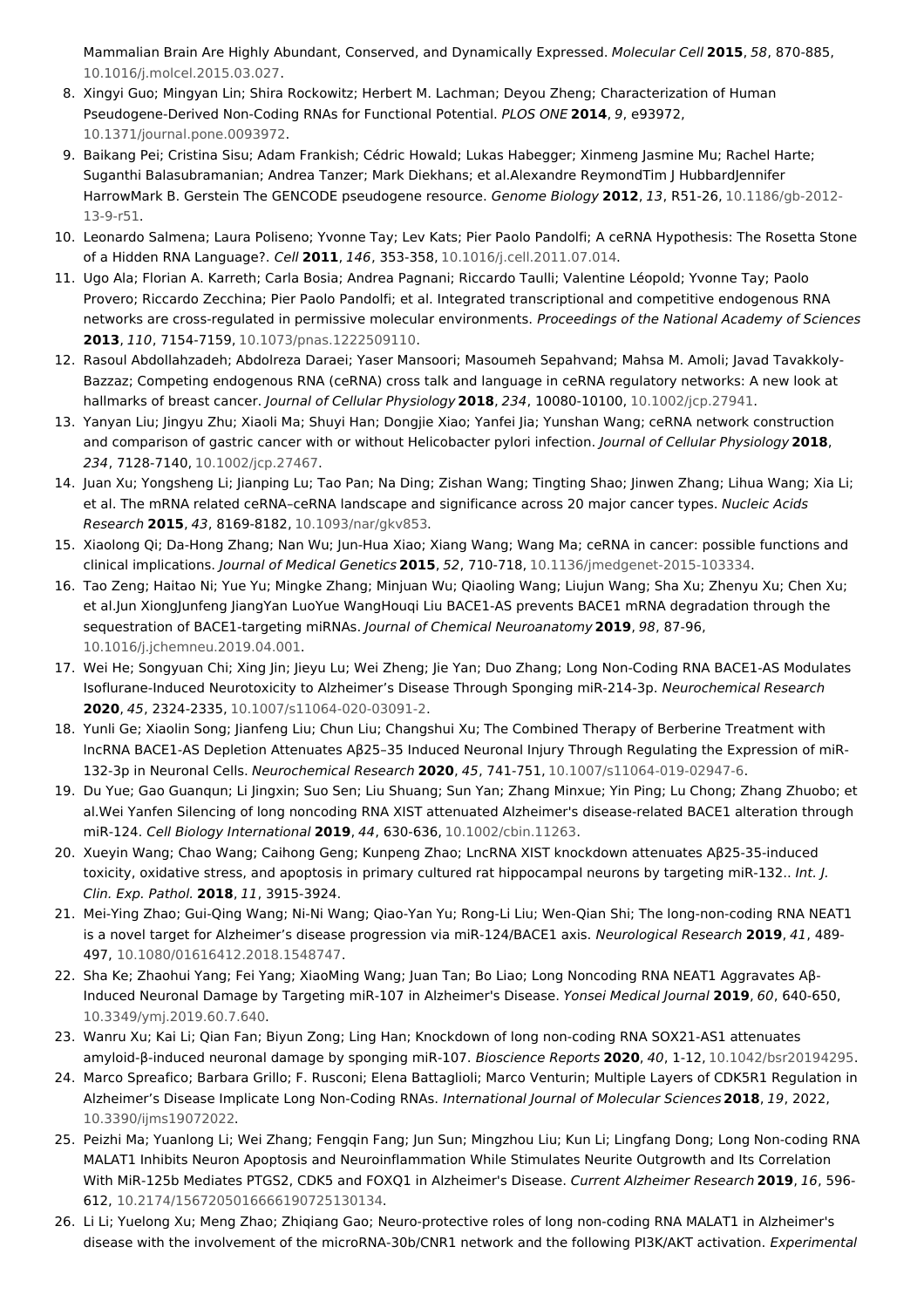<span id="page-12-0"></span>and Molecular Pathology **2020**, 117, 104545, [10.1016/j.yexmp.2020.104545](http://doi.org/10.1016/j.yexmp.2020.104545).

- 27. Xia Li; Sheng-Wu Wang; Xi-Ling Li; Feng-Yuan Yu; Hai-Ming Cong; Knockdown of long non-coding RNA TUG1 depresses apoptosis of hippocampal neurons in Alzheimer's disease by elevating microRNA-15a and repressing ROCK1 expression. Inflammation Research **2020**, 69, 897-910, [10.1007/s00011-020-01364-8](http://doi.org/10.1007/s00011-020-01364-8).
- <span id="page-12-1"></span>28. Hui Wang; Bo Lu; Jie Chen; Knockdown of lncRNA SNHG1 attenuated Ab25-35 -inudced neuronal injury via regulating KREMEN1 by acting as a ceRNA of miR-137 in neuronal cells. Biochem. Biophys. Res. Commun. **2019**, 518, 438-444.
- <span id="page-12-2"></span>29. Yiwen Gao; Nan Zhang; Chunmei Lv; Na Li; Xueqin Li; Weiwei Li; LncRNA SNHG1 Knockdown Alleviates Amyloid-B-Induced Neuronal Injury by Regulating ZNF217 via Sponging miR-361-3p in Alzheimer's Disease. J. Alzheimer Dis. **2020**, 77, 85-98.
- <span id="page-12-3"></span>30. Jindong Wang; Tiantian Zhou; Tian Wang; Bailing Wang; Suppression of lncRNA-ATB prevents amyloid-β-induced neurotoxicity in PC12 cells via regulating miR-200/ZNF217 axis. Biomedicine & Pharmacotherapy **2018**, 108, 707-715, [10.1016/j.biopha.2018.08.155](http://doi.org/10.1016/j.biopha.2018.08.155).
- <span id="page-12-4"></span>31. Lu Zhu; Meiqing Lin; Jun Ma; Wenjing Liu; Lili Gao; Shanshan Wei; Yixue Xue; Xiuli Shang; The role of LINC 00094/miR‐ 224‐5p (miR‐497‐5p)/Endophilin‐1 axis in Memantine mediated protective effects on blood‐brain barrier in AD microenvironment. Journal of Cellular and Molecular Medicine**2019**, 23, 3280-3292, [10.1111/jcmm.14214](http://doi.org/10.1111/jcmm.14214).
- <span id="page-12-5"></span>32. Qin Jiang; Kun Shan; Xiao Qun-Wang; Rong-Mei Zhou; Hong Yang; Chang Liu; Yu-Jie Li; Jin Yao; Xiu-Miao Li; Yi Shen; et al.Hong ChengJun YuanYangYang ZhangBiao Yan Long non-coding RNA-MIAT promotes neurovascular remodeling in the eye and brain. Oncotarget **2016**, 7, 49688–49698.
- <span id="page-12-6"></span>33. Ran Gu; Rui Liu; Lu Wang; Man Tang; Shi-Rong Li; Xiao Hu; LncRNA RPPH1 attenuates Aβ25-35-induced endoplasmic reticulum stress and apoptosis in SH-SY5Y cells via miR-326/PKM2. International Journal of Neuroscience **2020**, -, 1-8, [10.1080/00207454.2020.1746307](http://doi.org/10.1080/00207454.2020.1746307).
- <span id="page-12-7"></span>34. Ran Gu; Lu Wang; Man Tang; Shi-Rong Li; Rui Liu; Xiao Hu; LncRNA Rpph1 protects amyloid-β induced neuronal injury in SK-N-SH cells via miR-122/Wnt1 axis. International Journal of Neuroscience **2019**, 130, 443-453, [10.1080/00207454.2019.1692834](http://doi.org/10.1080/00207454.2019.1692834).
- <span id="page-12-8"></span>35. Yifei Cai; Ziling Sun; Huizhen Jia; Hongxue Luo; Xiaoyang Ye; Qi Wu; Yi Xiong; Wei Zhang; Jun Wan; Rpph1 Upregulates CDC42 Expression and Promotes Hippocampal Neuron Dendritic Spine Formation by Competing with miR-330-5p. Frontiers in Molecular Neuroscience **2017**, 10, 27, [10.3389/fnmol.2017.00027](http://doi.org/10.3389/fnmol.2017.00027).
- <span id="page-12-9"></span>36. Yan Yan; Hua Yan; Ying Teng; Qin Wang; Ping Yang; Le Zhang; Han Cheng; Siwen Fu; Long non‐coding RNA 00507/miRNA-181c-5p/TTBK1/MAPT axis regulates tau hyperphosphorylation in Alzheimer's disease. The Journal of Gene Medicine **2020**, 22, e3268, [10.1002/jgm.3268](http://doi.org/10.1002/jgm.3268).
- <span id="page-12-10"></span>37. Bingling Zhou; Lijuan Li; Xin Qiu; Jiashun Wu; Lei Xu; Wei Shao; Long non-coding RNA ANRIL knockdown suppresses apoptosis and pro-inflammatory cytokines while enhancing neurite outgrowth via binding microRNA-125a in a cellular model of Alzheimer's disease. Mol. Med. Rep. **2020**, 22, 1489–1497.
- <span id="page-12-11"></span>38. Yuhai Zhao; Peter N. Alexandrov; Vivian Jaber; Walter J. Lukiw; Deficiency in the Ubiquitin Conjugating Enzyme UBE2A in Alzheimer's Disease (AD) is Linked to Deficits in a Natural Circular miRNA-7 Sponge (circRNA; ciRS-7). Genes **2016**, 7, 116, [10.3390/genes7120116](http://doi.org/10.3390/genes7120116).
- <span id="page-12-12"></span>39. Zhemin Shi; Ting Chen; Qingbin Yao; Lina Zheng; Zhen Zhang; Jingzhao Wang; Zhimei Hu; Hongmei Cui; Yawei Han; Xiaohui Han; et al.Kun ZhangWei Hong The circular RNA ci RS ‐7 promotes APP and BACE 1 degradation in an NF ‐κB‐ dependent manner. The FEBS Journal **2017**, 284, 1096-1109, [10.1111/febs.14045](http://doi.org/10.1111/febs.14045).
- <span id="page-12-13"></span>40. Tingbo Ye; Meihua Yang; Daochao Huang; Xin Wang; Bingqian Xue; Na Tian; Xiaohui Xu; Liming Bao; Huajian Hu; Tiewei Lv; et al.Yi Huang MicroRNA-7 as a potential therapeutic target for aberrant NF-κB-driven distant metastasis of gastric cancer. Journal of Experimental & Clinical Cancer Research**2019**, 38, 1-18, [10.1186/s13046-019-1074-6](http://doi.org/10.1186/s13046-019-1074-6).
- <span id="page-12-14"></span>41. Doo Chul Choi; Yoon-Jee Chae; Savan Kabaria; Amrita Datta Chaudhuri; Mohit Raja Jain; Hong Li; M. Maral Mouradian; Eunsung Junn; MicroRNA-7 Protects against 1-Methyl-4-Phenylpyridinium-Induced Cell Death by Targeting RelA. The Journal of Neuroscience **2014**, 34, 12725-12737, [10.1523/jneurosci.0985-14.2014](http://doi.org/10.1523/jneurosci.0985-14.2014).
- <span id="page-12-15"></span>42. Hui Yang; Huan Wang; Hong Shang; Xiufen Chen; Shiqi Yang; Yang Qu; Jing Ding; Xuling Li; Circular RNA circ\_0000950 promotes neuron apoptosis, suppresses neurite outgrowth and elevates inflammatory cytokines levels via directly sponging miR-103 in Alzheimer's disease. Cell Cycle **2019**, 18, 2197-2214, [10.1080/15384101.2019.1629773](http://doi.org/10.1080/15384101.2019.1629773).
- <span id="page-12-16"></span>43. Yanjun Lu; Lu Tan; Xiong Wang; Circular HDAC9/microRNA-138/Sirtuin-1 Pathway Mediates Synaptic and Amyloid Precursor Protein Processing Deficits in Alzheimer's Disease. Neuroscience Bulletin **2019**, 35, 877-888, [10.1007/s12264-019-00361-0](http://doi.org/10.1007/s12264-019-00361-0).
- <span id="page-12-17"></span>44. Nan Zhang; Yiwen Gao; Shaoli Yu; Xiaohong Sun; Ke Shen; Berberine attenuates Aβ42-induced neuronal damage through regulating circHDAC9/miR-142-5p axis in human neuronal cells. Life Sciences **2020**, 252, 117637, [10.1016/j.lfs.2020.117637](http://doi.org/10.1016/j.lfs.2020.117637).
- <span id="page-12-18"></span>45. Letizia Straniero; Valeria Rimoldi; Maura Samarani; Stefano Goldwurm; Alessio Di Fonzo; Rejko Krüger; Michela Deleidi; Massimo Aureli; Giulia Soldà; Stefano Duga; et al.Rosanna Asselta The GBAP1 pseudogene acts as a ceRNA for the glucocerebrosidase gene GBA by sponging miR-22-3p. Scientific Reports **2017**, 7, 12702, [10.1038/s41598-017-](http://doi.org/10.1038/s41598-017-12973-5) 12973-5.
- 46. Jun Zhao; Lijiao Geng; Yong Chen; Chunfang Wu; SNHG1 promotes MPP+-induced cytotoxicity by regulating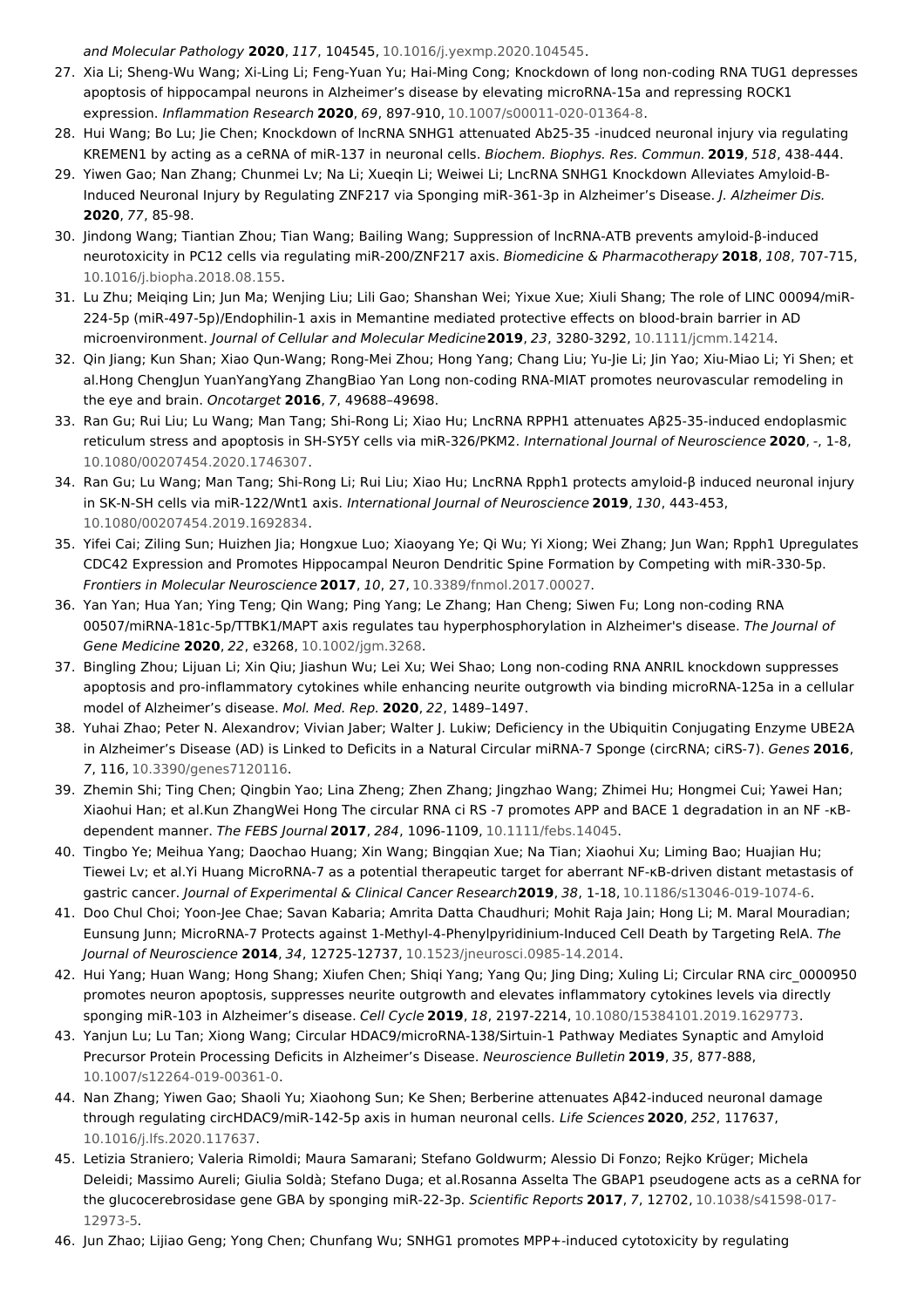<span id="page-13-0"></span>PTEN/AKT/mTOR signaling pathway in SH-SY5Y cells via sponging miR-153-3p. Biological Research **2020**, 53, 1-11, [10.1186/s40659-019-0267-y](http://doi.org/10.1186/s40659-019-0267-y).

- <span id="page-13-1"></span>47. Na Xie; Jinxing Qi; Shuang Li; Jianzhong Deng; Yuan Chen; Yajun Lian; Upregulated lncRNA small nucleolar RNA host gene 1 promotes 1‐methyl‐4‐phenylpyridinium ion‐induced cytotoxicity and reactive oxygen species production through miR‐15b‐5p/GSK3β axis in human dopaminergic SH‐SY5Y cells. Journal of Cellular Biochemistry**2018**, 120, 5790-5801, [10.1002/jcb.27865](http://doi.org/10.1002/jcb.27865).
- <span id="page-13-2"></span>48. Yuan Chen; Ya-Jun Lian; Yun-Qing Ma; Chuan-Jie Wu; Ya-Ke Zheng; Nan-Chang Xie; LncRNA SNHG1 promotes αsynuclein aggregation and toxicity by targeting miR-15b-5p to activate SIAH1 in human neuroblastoma SH-SY5Y cells. NeuroToxicology **2018**, 68, 212-221, [10.1016/j.neuro.2017.12.001](http://doi.org/10.1016/j.neuro.2017.12.001).
- <span id="page-13-3"></span>49. Bingqing Cao; Tao Wang; Qiumin Qu; Tao Kang; Qian Yang; Long Noncoding RNA SNHG1 Promotes Neuroinflammation in Parkinson's Disease via Regulating miR-7/NLRP3 Pathway. Neuroscience **2018**, 388, 118-127, [10.1016/j.neuroscience.2018.07.019](http://doi.org/10.1016/j.neuroscience.2018.07.019).
- <span id="page-13-4"></span>50. Chen Qian; Yongyi Ye; Hengxu Mao; Longping Yao; Xiang Sun; Baoyan Wang; Hongbo Zhang; Linghai Xie; Huan Zhang; Yizhou Zhang; et al.Shizhong ZhangXiaozheng He Downregulated lncRNA-SNHG1 enhances autophagy and prevents cell death through the miR-221/222 /p27/mTOR pathway in Parkinson's disease. Experimental Cell Research **2019**, 384, 111614, [10.1016/j.yexcr.2019.111614](http://doi.org/10.1016/j.yexcr.2019.111614).
- <span id="page-13-5"></span>51. Tao Peng; Xiaoyan Liu; Jingtao Wang; Yu Liu; Zhenqiang Fu; Xingrong Ma; Junmin Li; Guifang Sun; Yangfei Ji; Jingjing Lu; et al.Wencui WanHong Lu Long noncoding RNA HAGLROS regulates apoptosis and autophagy in Parkinson's disease via regulating miR-100/ATG10 axis and PI3K/Akt/mTOR pathway activation. Artificial Cells, Nanomedicine, and Biotechnology **2019**, 47, 2764-2774, [10.1080/21691401.2019.1636805](http://doi.org/10.1080/21691401.2019.1636805).
- <span id="page-13-6"></span>52. Jingya Zhao; Hongli Li; Na Chang; LncRNA HOTAIR promotes MPP+-induced neuronal injury in Parkinson's disease by regulating the miR-874-5p/ATG10 axis. null **2020**, 19, 1141-1153.
- <span id="page-13-7"></span>53. Qiuyu Lin; Sen Hou; Yuyin Dai; Nan Jiang; Yingjie Lin; LncRNA HOTAIR targets miR-126-5p to promote the progression of Parkinson's disease through RAB3IP. Biological Chemistry **2018**, 400, 1217-1228, [10.1515/hsz-2018-0431](http://doi.org/10.1515/hsz-2018-0431).
- <span id="page-13-8"></span>54. Ruiguang Liu; Fenlin Li; Weijie Zhao; Long noncoding RNA NEAT1 knockdown inhibits MPP+-induced apoptosis, inflammation and cytotoxicity in SK-N-SH cells by regulating miR-212-5p/RAB3IP axis. Neuroscience Letters **2020**, 731, 135060, [10.1016/j.neulet.2020.135060](http://doi.org/10.1016/j.neulet.2020.135060).
- <span id="page-13-9"></span>55. Shufang Zhou; Dan Zhang; Junnan Guo; Zhenzhen Chen; Yong Chen; Junshi Zhang; Deficiency of NEAT1 prevented MPP+-induced inflammatory response, oxidative stress and apoptosis in dopaminergic SK-N-SH neuroblastoma cells via miR-1277-5p/ARHGAP26 axis. Brain Research **2021**, 1750, 147156, [10.1016/j.brainres.2020.147156](http://doi.org/10.1016/j.brainres.2020.147156).
- <span id="page-13-10"></span>56. San-Ping Xie; Fan Zhou; Juan Li; Shu-Jie Duan; NEAT1 regulates MPP+-induced neuronal injury by targeting miR-124 in neuroblastoma cells. Neurosci. Lett. **2019**, 708, 134340.
- <span id="page-13-11"></span>57. Liang Zhang; Jingzhong Wang; Qin Liu; Zhiqiang Xiao; Quande Dai; Knockdown of long non-coding RNA AL049437 mitigates MPP+ -induced neuronal injury in SH-SY5Y cells via the microRNA-205-5p/MAPK1 axis. NeuroToxicology **2020**, 78, 29-35, [10.1016/j.neuro.2020.02.004.](http://doi.org/10.1016/j.neuro.2020.02.004)
- <span id="page-13-12"></span>58. Qin Chen; Xiaoyan Huang; Renjie Li; lncRNA MALAT1/miR-205-5p axis regulates MPP+-induced cell apoptosis in MN9D cells by directly targeting LRRK2.. American journal of translational research**2018**, 10, 563-572.
- <span id="page-13-13"></span>59. Wei Liu; Qishun Zhang; Jianlei Zhang; Wujun Pan; Jingya Zhao; Yuming Xu; Long non-coding RNA MALAT1 contributes to cell apoptosis by sponging miR-124 in Parkinson disease. Cell & Bioscience **2017**, 7, 1-9, [10.1186/s13578-017-](http://doi.org/10.1186/s13578-017-0147-5) 0147-5.
- <span id="page-13-14"></span>60. Yi Lu; Zhongying Gong; Xiaojie Jin; Peng Zhao; Yuting Zhang; Zhiyun Wang; LncRNA MALAT1 targeting miR‐124‐3p regulates DAPK1 expression contributes to cell apoptosis in Parkinson's Disease. Journal of Cellular Biochemistry **2020**, 121, 4838-4848, [10.1002/jcb.29711](http://doi.org/10.1002/jcb.29711).
- <span id="page-13-15"></span>61. Dongjian Xia; Rubo Sui; Zhuang Zhang; Administration of resveratrol improved Parkinson's disease‐like phenotype by suppressing apoptosis of neurons via modulating the MALAT1/miR-129/SNCA signaling pathway. Journal of Cellular Biochemistry **2018**, 120, 4942-4951, [10.1002/jcb.27769](http://doi.org/10.1002/jcb.27769).
- <span id="page-13-16"></span>62. Li-Min Zhang; Meng-Han Wang; He-Cheng Yang; Tian Tian; Gui-Fang Sun; Yang-Fei Ji; Wen-Tao Hu; Xi Liu; Jian-Ping Wang; Hong Lu; et al. Dopaminergic neuron injury in Parkinson's disease is mitigated by interfering lncRNA SNHG14 expression to regulate the miR-133b/ α-synuclein pathway. Aging **2019**, 11, 9264-9279, [10.18632/aging.102330](http://doi.org/10.18632/aging.102330).
- <span id="page-13-17"></span>63. Xiaonan Xu; Chengle Zhuang; Zimu Wu; Hongyan Qiu; Haixia Feng; Jun Wu; LincRNA-p21 Inhibits Cell Viability and Promotes Cell Apoptosis in Parkinson's Disease through Activating α-Synuclein Expression. BioMed Research International **2018**, 2018, 1-10, [10.1155/2018/8181374](http://doi.org/10.1155/2018/8181374).
- <span id="page-13-18"></span>64. Yongyi Ye; Xiaozheng He; Fengfei Lu; Hengxu Mao; Zhiyuan Zhu; Longping Yao; Wanxian Luo; Xiang Sun; Baoyan Wang; Chen Qian; et al.Yizhou ZhangGuohui LuShizhong Zhang A lincRNA-p21/miR-181 family feedback loop regulates microglial activation during systemic LPS- and MPTP- induced neuro inflammation. Cell Death Dis.**2018**, 9, 803.
- <span id="page-13-19"></span>65. Xiu-Ming Ding; Lian-Jiang Zhao; Han-Yong Qiao; Shao-Lan Wu; Xi-Hui Wang; Long non-coding RNA-p21 regulates MPP+-induced neuronal injury by targeting miR-625 and derepressing TRPM2 in SH-SY5Y cells. Chemico-Biological Interactions **2019**, 307, 73-81, [10.1016/j.cbi.2019.04.017.](http://doi.org/10.1016/j.cbi.2019.04.017)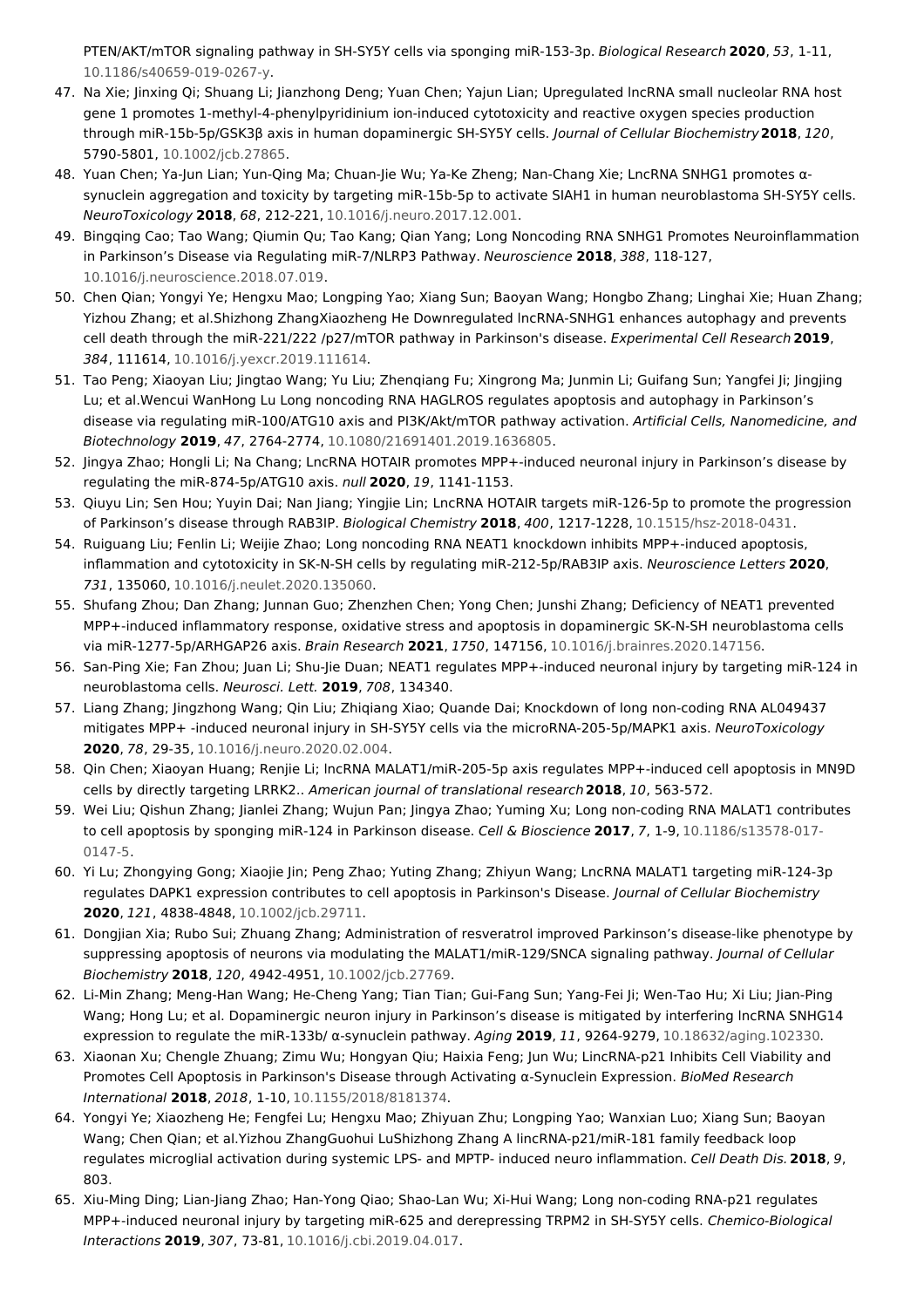- <span id="page-14-0"></span>66. Wei Xu; Ling Zhang; Yu Geng; Ye Liu; Long noncoding RNA GAS5 promotes microglial inflammatory response in Parkinson's disease by regulating NLRP3 pathway through sponging miR-223-3p. International Immunopharmacology **2020**, 85, 106614, [10.1016/j.intimp.2020.106614](http://doi.org/10.1016/j.intimp.2020.106614).
- <span id="page-14-1"></span>67. Yan Fan; Xue Zhao; Kai Lu; Guizhi Cheng; LncRNA BDNF-AS promotes autophagy and apoptosis in MPTP-induced Parkinson's disease via ablating microRNA-125b-5p. Brain Research Bulletin **2020**, 157, 119-127, [10.1016/j.brainresbull.2020.02.003](http://doi.org/10.1016/j.brainresbull.2020.02.003).
- <span id="page-14-2"></span>68. Yingying Han; Chunyang Kang; Mingyang Kang; Wei Quan; Heming Gao; Zhuan Zhong; Long non-coding RNA Mirt2 prevents TNF-α-triggered inflammation via the repression of microRNA-101. International Immunopharmacology **2019**, 76, 105878, [10.1016/j.intimp.2019.105878](http://doi.org/10.1016/j.intimp.2019.105878).
- <span id="page-14-3"></span>69. Jingjing Jiang; Xuanyu Piao; Siying Hu; Jingbo Gao; Min Bao; LncRNA H19 diminishes dopaminergic neuron loss by mediating microRNA-301b-3p in Parkinson's disease via the HPRT1-mediated Wnt/β-catenin signaling pathway. Aging **2020**, 12, 8820-8836, [10.18632/aging.102877](http://doi.org/10.18632/aging.102877).
- <span id="page-14-4"></span>70. Yong Zhang; Qiming Xia; Jun Lin; LncRNA H19 Attenuates Apoptosis in MPTP-Induced Parkinson's Disease Through Regulating miR-585-3p/PIK3R3. Neurochemical Research **2020**, 45, 1700-1710, [10.1007/s11064-020-03035-w](http://doi.org/10.1007/s11064-020-03035-w).
- <span id="page-14-5"></span>71. Eunsung Junn; Kang-Woo Lee; Byeong Seon Jeong; Teresa W. Chan; Joo-Young Im; M. Maral Mouradian; Repression of synuclein expression and toxicity by microRNA-7. Proceedings of the National Academy of Sciences**2009**, 106, 13052- 13057, [10.1073/pnas.0906277106.](http://doi.org/10.1073/pnas.0906277106)
- <span id="page-14-6"></span>72. Kuei-Yang Hsiao; H Sunny Sun; Shaw-Jenq Tsai; Circular RNA – New member of noncoding RNA with novel functions. Experimental Biology and Medicine**2017**, 242, 1136-1141, [10.1177/1535370217708978](http://doi.org/10.1177/1535370217708978).
- <span id="page-14-7"></span>73. Thomas B. Hansen; Trine I. Jensen; Bettina Hjelm Clausen; Jesper Bertram Bramsen; Bente Finsen; Christian Kroun Damgaard; Jørgen Kjems; Natural RNA circles function as efficient microRNA sponges. Nature **2013**, 495, 384-388, [10.1038/nature11993](http://doi.org/10.1038/nature11993).
- <span id="page-14-8"></span>74. Lalit Kumar; Shamsuzzama; Rizwanul Haque; Tanvi Baghel; Aamir Nazir; Circular RNAs: the Emerging Class of Noncoding RNAs and Their Potential Role in Human Neurodegenerative Diseases. Molecular Neurobiology **2016**, 54, 7224- 7234, [10.1007/s12035-016-0213-8](http://doi.org/10.1007/s12035-016-0213-8).
- <span id="page-14-9"></span>75. Yiye Eshao; Yinghui Chen; Roles of Circular RNAs in Neurologic Disease. Frontiers in Molecular Neuroscience **2016**, 9, 25, [10.3389/fnmol.2016.00025](http://doi.org/10.3389/fnmol.2016.00025).
- <span id="page-14-10"></span>76. Qiuling Sang; Xiaoyang Liu; Libo Wang; Ling Qi; Wenping Sun; Weiyao Wang; Yajuan Sun; Haina Zhang; CircSNCA downregulation by pramipexole treatment mediates cell apoptosis and autophagy in Parkinson's disease by targeting miR-7. Aging **2018**, 10, 1281-1293, [10.18632/aging.101466](http://doi.org/10.18632/aging.101466).
- <span id="page-14-11"></span>77. Lalit Kumar; Shamsuzzama; Pooja Jadiya; Rizwanul Haque; Shikha Shukla; Aamir Nazir; Functional Characterization of Novel Circular RNA Molecule, circzip-2 and Its Synthesizing Gene zip-2 in C. elegans Model of Parkinson's Disease. Molecular Neurobiology **2018**, 55, 6914-6926, [10.1007/s12035-018-0903-5](http://doi.org/10.1007/s12035-018-0903-5).
- <span id="page-14-12"></span>78. Zhong Feng; Li Zhang; Sa Wang; Qing Hong; Circular RNA circDLGAP4 exerts neuroprotective effects via modulating miR-134-5p/CREB pathway in Parkinson's disease. Biochemical and Biophysical Research Communications**2020**, 522, 388-394, [10.1016/j.bbrc.2019.11.102](http://doi.org/10.1016/j.bbrc.2019.11.102).
- <span id="page-14-13"></span>79. Zhengying Bian; Wen Lei; Qianwen Li; Wenyao Xue; Yue Gao; Yu Zeng; Yimeng Wang; Lei Tang; Tiejun Tang; Cong Chen; et al.Xiangdong GaoWei Guo Gm15575 functions as a ceRNA to up-regulate CCL7 expression through sponging miR-686 in Th17 cells.. null **2020**, 125, 32-42.
- <span id="page-14-14"></span>80. Lei Wu; Jinjin Xia; Donghui Li; Ying Kang; Wei Fang; Peng Huang; Mechanisms of M2 Macrophage-Derived Exosomal Long Non-coding RNA PVT1 in Regulating Th17 Cell Response in Experimental Autoimmune Encephalomyelitisa. Frontiers in Immunology **2020**, 11, 1934, [10.3389/fimmu.2020.01934](http://doi.org/10.3389/fimmu.2020.01934).
- <span id="page-14-15"></span>81. Peijian Yue; Lijun Jing; Xinyu Zhao; Hongcan Zhu; Junfang Teng; Down-regulation of taurine-up-regulated gene 1 attenuates inflammation by sponging miR-9-5p via targeting NF-κB1/p50 in multiple sclerosis. Life Sciences **2019**, 233, 116731, [10.1016/j.lfs.2019.116731.](http://doi.org/10.1016/j.lfs.2019.116731)
- <span id="page-14-16"></span>82. Chenfan Duan; Yanzhuo Liu; Ying Li; Honglei Chen; Xiaoxiao Liu; Xuewei Chen; Jiang Yue; Xiaoyang Zhou; Jing Yang; Sulfasalazine alters microglia phenotype by competing endogenous RNA effect of miR-136-5p and long non-coding RNA HOTAIR in cuprizone-induced demyelination. Biochemical Pharmacology **2018**, 155, 110-123, [10.1016/j.bcp.2018.06.028](http://doi.org/10.1016/j.bcp.2018.06.028).
- <span id="page-14-17"></span>83. M. A. Senousy; Olfat G. Shaker; Noha H. Sayed; Nevine Fathy; Mona A. Kortam; LncRNA GAS5 and miR-137 Polymorphisms and Expression are Associated with Multiple Sclerosis Risk: Mechanistic Insights and Potential Clinical Impact. ACS Chemical Neuroscience **2020**, 11, 1651-1660, [10.1021/acschemneuro.0c00150](http://doi.org/10.1021/acschemneuro.0c00150).
- <span id="page-14-18"></span>84. Giulia Cardamone; Elvezia Maria Paraboschi; Valeria Rimoldi; Stefano Duga; Giulia Soldà; Rosanna Asselta; The Characterization of GSDMB Splicing and Backsplicing Profiles Identifies Novel Isoforms and a Circular RNA That Are Dysregulated in Multiple Sclerosis. International Journal of Molecular Sciences**2017**, 18, 576, [10.3390/ijms18030576](http://doi.org/10.3390/ijms18030576).
- <span id="page-14-19"></span>85. Xin Xia; Xinyi Tang; Shengjun Wang; Roles of CircRNAs in Autoimmune Diseases. Frontiers in Immunology **2019**, 10, 639, [10.3389/fimmu.2019.00639](http://doi.org/10.3389/fimmu.2019.00639).
- <span id="page-14-20"></span>86. Leire Iparraguirre; Maider Muñoz-Culla; Iñigo Prada-Luengo; Tamara Castillo-Triviño; Javier Olascoaga; David Otaegui; Circular RNA profiling reveals that circular RNAs from ANXA2 can be used as new biomarkers for multiple sclerosis.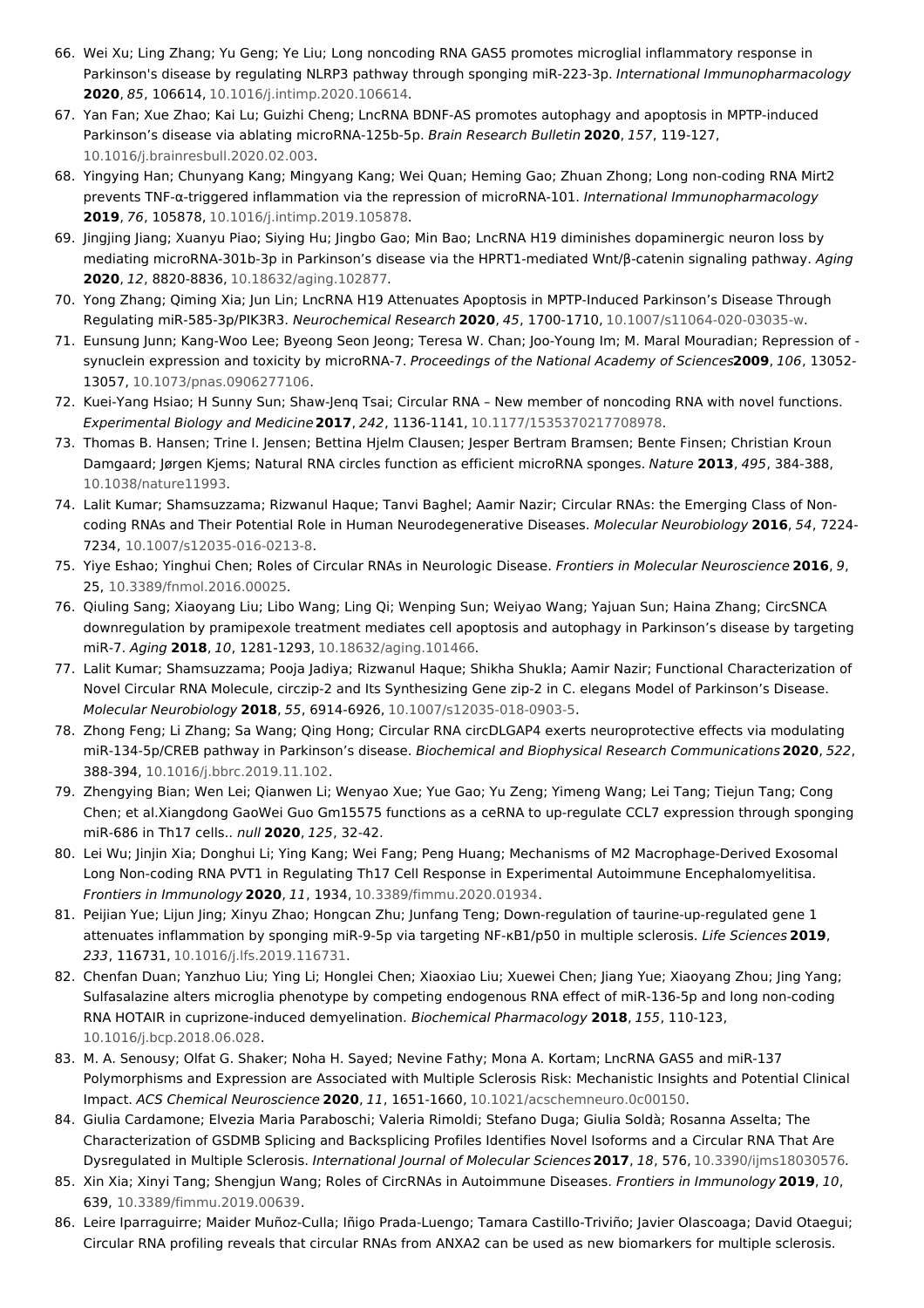<span id="page-15-0"></span>Human Molecular Genetics **2017**, 26, 3564-3572, [10.1093/hmg/ddx243](http://doi.org/10.1093/hmg/ddx243).

- 87. Jennifer Y. Tan; Keith W. Vance; Miguel A. Varela; Tamara Sirey; Lauren M. Watson; Helen J. Curtis; Martina Marinello; Sandro Alves; Bruno R Steinkraus; Sarah Cooper; et al.Tatyana B NesterovaNeil BrockdorffTudor A FulgaAlexis BriceAnnie SittlerPeter L. OliverMatthew J. WoodChris P. PontingAna Claudia Marques Cross-talking noncoding RNAs contribute to cell-specific neurodegeneration in SCA7. Nature Structural & Molecular Biology **2014**, 21, 955-961, [10.1038/nsmb.2902](http://doi.org/10.1038/nsmb.2902).
- <span id="page-15-1"></span>88. Yun Yang; Xinxin Zhou; Yongfeng Jin; ADAR-mediated RNA editing in non-coding RNA sequences. Science China Life Sciences **2013**, 56, 944-952, [10.1007/s11427-013-4546-5](http://doi.org/10.1007/s11427-013-4546-5).
- <span id="page-15-2"></span>89. Maria Anna Zipeto; Qingfei Jiang; Etienne Melese; Catriona H. M. Jamieson; RNA rewriting, recoding, and rewiring in human disease. Trends in Molecular Medicine **2015**, 21, 549-559, [10.1016/j.molmed.2015.07.001](http://doi.org/10.1016/j.molmed.2015.07.001).
- <span id="page-15-3"></span>90. Ileana Lorenzini; Stephen Moore; Rita Sattler; RNA Editing Deficiency in Neurodegeneration.. Advances in neurobiology **2018**, 20, 63-83, [10.1007/978-3-319-89689-2\\_3.](http://doi.org/10.1007/978-3-319-89689-2_3)
- <span id="page-15-4"></span>91. Michael S Breen; CommonMind Consortium; Amanda Dobbyn; Qin Li; Panos Roussos; Gabriel Hoffman; Eli Ayumi Stahl: Andrew Chess: Pamela Sklar; Jin Billy Li; et al.Bernie Devlinloseph D. Buxbaum Global landscape and genetic regulation of RNA editing in cortical samples from individuals with schizophrenia. Nature Neuroscience **2019**, 22, 1402-1412, [10.1038/s41593-019-0463-7](http://doi.org/10.1038/s41593-019-0463-7).
- <span id="page-15-5"></span>92. Eli Eisenberg; Erez Y. Levanon; A-to-I RNA editing — immune protector and transcriptome diversifier. Nature Reviews Microbiology **2018**, 19, 473-490, [10.1038/s41576-018-0006-1](http://doi.org/10.1038/s41576-018-0006-1).
- <span id="page-15-6"></span>93. Giovanni Enigita; Dario Eveneziano; Alfredo Eferro; A-to-I RNA Editing: Current Knowledge Sources and Computational Approaches with Special Emphasis on Non-Coding RNA Molecules. Frontiers in Bioengineering and Biotechnology **2015**, 3, 37-37, [10.3389/fbioe.2015.00037](http://doi.org/10.3389/fbioe.2015.00037).
- <span id="page-15-7"></span>94. Chammiran Daniel; Jens Lagergren; Marie Öhman; RNA editing of non-coding RNA and its role in gene regulation. Biochimie **2015**, 117, 22-27.
- <span id="page-15-8"></span>95. Galina Shevchenko; Kevin V. Morris; All I's on the RADAR : role of ADAR in gene regulation. FEBS Letters **2018**, 592, 2860-2873, [10.1002/1873-3468.13093](http://doi.org/10.1002/1873-3468.13093).
- <span id="page-15-9"></span>96. Giovanni Nigita; Rosario Distefano; Dario Veneziano; Giulia Romano; Mohammad Rahman; Kai Wang; Harvey I. Pass; Carlo M. Croce; Mario Acunzo; Patrick Nana-Sinkam; et al. Tissue and exosomal miRNA editing in Non-Small Cell Lung Cancer. Scientific Reports **2018**, 8, 10222, [10.1038/s41598-018-28528-1](http://doi.org/10.1038/s41598-018-28528-1).
- <span id="page-15-10"></span>97. Takuto Hideyama; Takenari Yamashita; Hitoshi Aizawa; Shoji Tsuji; Akiyoshi Kakita; Hitoshi Takahashi; Shin Kwak; Profound downregulation of the RNA editing enzyme ADAR2 in ALS spinal motor neurons. Neurobiology of Disease **2012**, 45, 1121-1128, [10.1016/j.nbd.2011.12.033](http://doi.org/10.1016/j.nbd.2011.12.033).
- <span id="page-15-11"></span>98. Hitoshi Aizawa; Takuto Hideyama; Takenari Yamashita; Takashi Kimura; Naoki Suzuki; Masashi Aoki; Shin Kwak; Deficient RNA-editing enzyme ADAR2 in an amyotrophic lateral sclerosis patient with a FUSP525L mutation. Journal of Clinical Neuroscience **2016**, 32, 128-129, [10.1016/j.jocn.2015.12.039](http://doi.org/10.1016/j.jocn.2015.12.039).
- <span id="page-15-12"></span>99. Takashi Hosaka; Takenari Yamashita; Sayaka Teramoto; Naoki Hirose; Akira Tamaoka; Shin Kwak; ADAR2-dependent A-to-I RNA editing in the extracellular linear and circular RNAs. Neuroscience Research **2019**, 147, 48-57, [10.1016/j.neures.2018.11.005](http://doi.org/10.1016/j.neures.2018.11.005).
- <span id="page-15-13"></span>100. Mor Hanan; Alon Simchovitz; Nadav Yayon; Shani Vaknine; Roni Cohen-Fultheim; Miriam Karmon; Nimrod Madrer; Talia Miriam Rohrlich; Moria Maman; Estelle R Bennett; et al.David S GreenbergEran MeshorerErez Y LevanonHermona SoreqSebastian Kadener A Parkinson's disease CircRNAs Resource reveals a link between circSLC8A1 and oxidative stress. EMBO Mol. Med. **2020**, 12, e11942.
- <span id="page-15-14"></span>101. Khen Khermesh; Anna Maria D'Erchia; Michal Barak; Anita Annese; Chaim Wachtel; Erez Y. Levanon; Ernesto Picardi; Eli Eisenberg; Reduced levels of protein recoding by A-to-I RNA editing in Alzheimer's disease. RNA **2015**, 22, 290-302, [10.1261/rna.054627.115](http://doi.org/10.1261/rna.054627.115).
- <span id="page-15-15"></span>102. Minati Singh; Dysregulated A to I RNA editing and non-coding RNAs in neurodegeneration. Frontiers in Genetics **2013**, 3, 326, [10.3389/fgene.2012.00326](http://doi.org/10.3389/fgene.2012.00326).
- <span id="page-15-16"></span>103. Olivia K Gardner; Lily Wang; Derek Van Booven; Patrice L Whitehead; Kara L Hamilton-Nelson; Larry D Adams; Takiyah D Starks; Natalia K Hofmann; Jeffery M Vance; Michael L Cuccaro; et al.Eden R MartinGoldie S ByrdJonathan L HainesWilliam S BushGary W BeechamMargaret A Pericak-VanceAnthony J Griswold RNA editing alterations in a multiethnic Alzheimer disease cohort converge on immune and endocytic molecular pathways. Human Molecular Genetics **2019**, 28, 3053-3061, [10.1093/hmg/ddz110](http://doi.org/10.1093/hmg/ddz110).
- <span id="page-15-17"></span>104. Takashi Hosaka; Takenari Yamashita; Akira Tamaoka; Shin Kwak; Extracellular RNAs as Biomarkers of Sporadic Amyotrophic Lateral Sclerosis and Other Neurodegenerative Diseases.. International Journal of Molecular Sciences **2019**, 20, 3148, [10.3390/ijms20133148](http://doi.org/10.3390/ijms20133148).
- <span id="page-15-18"></span>105. Yvonne Tay; John L Rinn; Pier Paolo Pandolfi; The multilayered complexity of ceRNA crosstalk and competition. Nature **2014**, 505, 344-352, [10.1038/nature12986](http://doi.org/10.1038/nature12986).
- <span id="page-15-19"></span>106. Juan Xu; Lin Feng; Zujing Han; Yongsheng Li; Aiwei Wu; Tingting Shao; Na Ding; Lili Li; Wei Deng; Xuebing Di; et al.Jian WangL ZhangXia LiKaitai ZhangShujun Cheng Extensive ceRNA-ceRNA interaction networks mediated by miRNAs regulate development in multiple rhesus tissues.. Nucleic Acids Research **2016**, 44, 9438-9451, [10.1093/nar/gkw587](http://doi.org/10.1093/nar/gkw587).